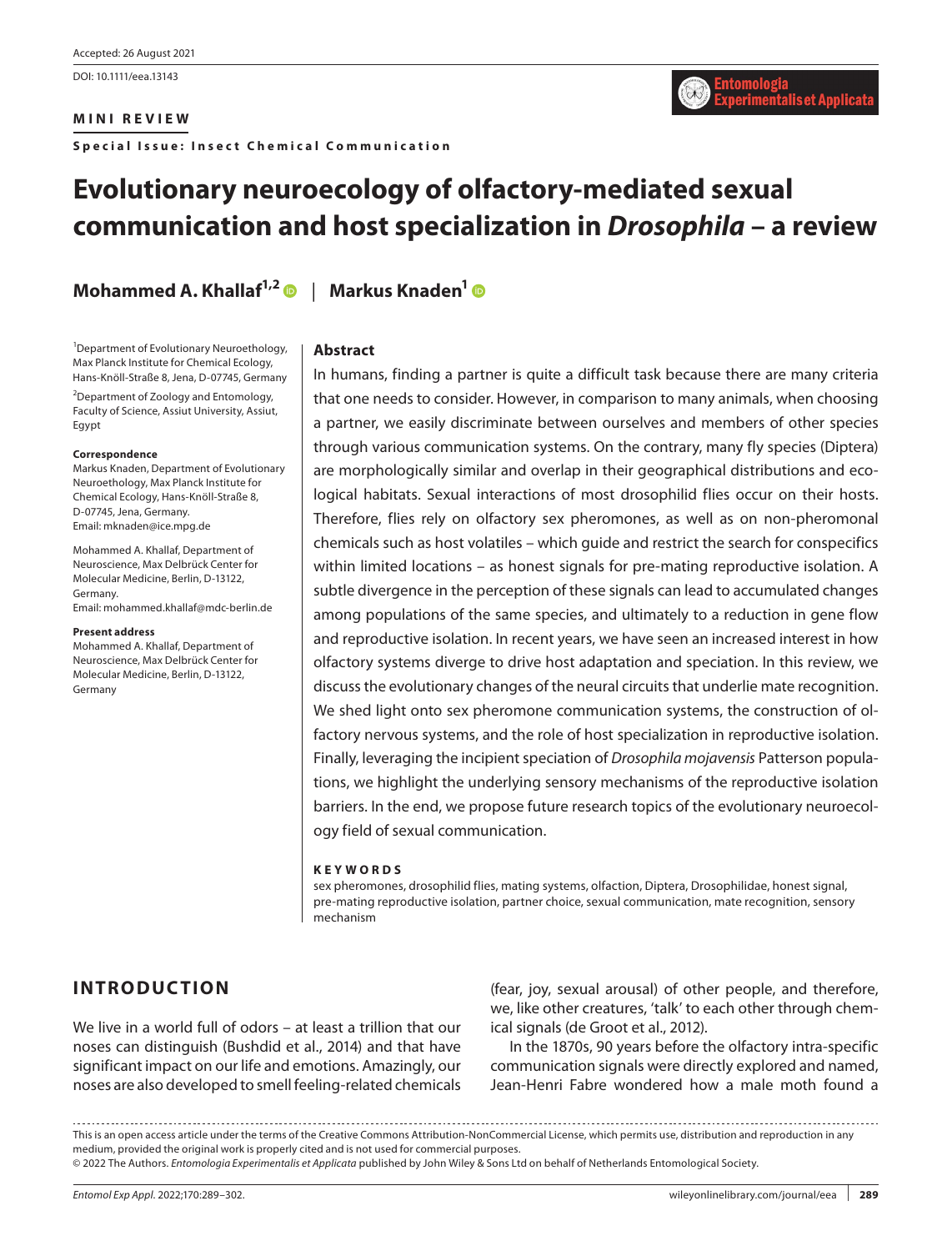hidden female behind wire-gauze while ignoring a visible female. Fabre (1916) suspected the presence of scents that attract conspecific partners and are not detected by the human nose. In 1959, Karlson & Lüscher (1959) proposed the new term 'pheromone' – derived from the Greek *pherein*, to transfer, and *hormōn*, to excite – for the chemicals that mediate communication between individuals of the same species, in which both the sender and the receiver of the signal gain benefit (Wyatt, 2017). Two months later, the German scientist Adolf Butenandt and his team succeeded in isolating and identifying the first sex pheromone – bombykol – which the female silk moth *Bombyx mori* L. releases to attract a male (Butenandt et al., 1959, 1961a,b). In these early days, half a million female moths were needed to extract and identify the sex pheromone (Butenandt et al., 1959). Currently, the development of analytical techniques, particularly gas chromatographymass spectrometry (GC-MS) and liquid chromatographymass spectroscopy (LC-MS), has enabled us to identify numerous odorants emitted from a single insect as small as a vinegar fly, *Drosophila melanogaster* Meigen (Diptera: Drosophilidae) (Khallaf et al., 2021).

Moreover, in the light of modern technological innovations such as CRISPR-Cas9 genome editing, we have seen an increased interest in how olfactory systems diverge to drive speciation and adaptation to new ecological niches (Zhao & McBride, 2020). Therefore, the study of evolutionary changes of neural circuits that underlie speciesspecific behaviors in an animal's ecological niche – a field referred to as evolutionary neuroecology – has become an attractive topic in the last 2 decades (de Bono & Bargmann, 1998; Lim et al., 2004; Newcomb & Katz, 2009; Bendesky et al., 2017; Prieto-Godino et al., 2017; Seeholzer et al., 2018; Ding et al., 2019; Hong et al., 2019; Zhao & McBride, 2020). By tracing the accumulated changes in the olfactory communication systems between closely related *Drosophila* spp., this review advances our understanding of how peripheral and central neural circuits are modulated over relatively short evolutionary time scales. The following sections provide a comprehensive overview on intra-specific olfactory communication via sex pheromones to attract a mating partner, the architecture of the insect olfactory system, and the transformation of the sex pheromone signal into an electrical signal to elicit sexual behaviors. Furthermore, we discuss how host shift, and the usually accompanying changes in olfactory preferences in flies, can contribute to sexual isolation and, hence, speciation.

# **THE INS AND OUTS OF OLFACTORY COMMUNICATION**

Since the first olfactory receptors have been described (Buck & Axel, 1991), more and more scientists started to investigate the evolution of chemical communication among species with respect to the chemical signal and

the molecular and neural basis of the signal's perception. However, olfaction is a challenging sense for several reasons. First, unlike with optical, thermosensory, hygrosensory, and mechanosensory stimuli that can be measured (such as wavelength, temperature, humidity, and pressure), olfactory stimuli do not follow a physical scale but present a nearly infinite number of possible combinations of molecules. Second, in contrast to vision and audition, where the stimulus travels with the huge velocity of light or sound, olfactory signals rely on the complex physical movement of molecules that take time to travel in air (or water). These molecules convey information not only about the sender, but also about the distance to the emitting source and the time elapsed since their release. Third, a relatively large portion of the genome is devoted to encoding the olfactory receptor genes. It is, therefore, hardly surprising that, aside from the ability to discriminate among millions of chemicals, the olfactory system can detect odorants that have never before naturally occurred on earth (i.e., that are synthesized for the first time by chemists) (Meunier & Rampin, 2017). The olfactory system is well suited for a prompt adaptation to ecological changes. Fourth, olfaction relies on large numbers of receptors, larger than for any of the other senses. For example, humans could differ significantly in how they perceive the same odor due to potential variation in ca. 400 functional olfactory genes, compared to limited differences in vision due to changes in the four opsin genes (Menashe et al., 2003; Wyatt, 2014). Fifth, the rapid evolution of olfactory sensory genes that have emerged independently in insects and vertebrates makes them a rich and challenging evolutionary subject to be investigated. Finally, in comparison to taste neural pathways that elicit attraction or aversion through labeled-line coding (Zhang et al., 2019), olfaction is to a large extent organized through high-level combinatorial processes (Malnic et al., 1999). This postulates that the olfactory system uses combinations of receptors to encode odor identities, which permit an enormous flexibility of signaling to evolve (Haverkamp et al., 2018).

# **Sex pheromone communication: a 'curriculum vitae for mating'**

Sex pheromones have a large impact on the life of an animal and represent a very detailed curriculum vitae to engage in copulation. They are the first and arguably the beststudied olfactory communication signals, from their production to detection and elicited behaviors (Dickson, 2008; Yu et al., 2010; Dahanukar & Ray, 2011). Sex pheromones are produced by members of almost all orders of animals, from worms (Jeong et al., 2005) and insects (Wyatt, 2017) to fish (Clarke et al., 1991), reptiles (Schoralkova et al., 2018), birds (Caro et al., 2015), and mammals (Goodwin et al., 1979). Animals use various mechanisms for releasing sex pheromones into the environment, e.g., they have been reported in the saliva of pigs, in urine and tears of mice, in vaginal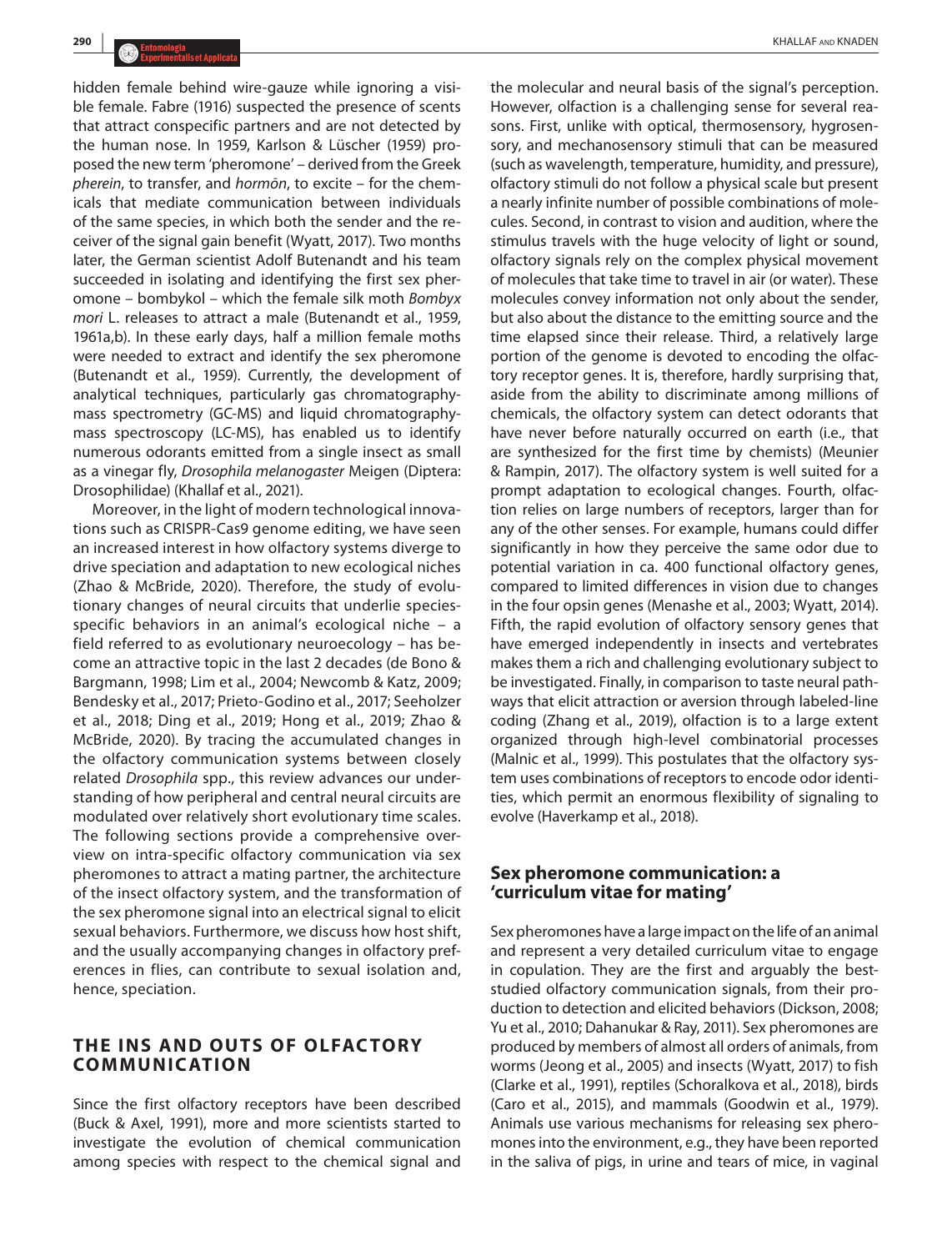Although closely related species tend to produce similar sex pheromones, as a result of shared biosynthetic pathways that were present in common ancestors (Figure 1), they gain specificity by blending compounds in a speciesspecific concentration ratio. Aphids provide a fascinating example, as most species utilize the same four chemicals (nepetalactone and three isomers of nepetalactol), but each has its unique sex pheromonal blend due to a specific concentration ratio (Pickett et al., 1992; Hardie et al., 1994). Besides the various ratios, an enormous diversity of sex pheromones could be achieved by utilizing simple modifications (e.g., reduction and oxidation) to an existing sex pheromone (Lebreton et al., 2017; Borrero-Echeverry et al., 2021), which can explain the presence of different, but biosynthetically related (Figure 1), components in closely related species (Symonds & Elgar, 2008).

Contrary to the concept of species specificity, the same molecules could be used as a sex pheromone in different species, if: (1) they live in non-overlapping geographical regions, i.e., allopatric species (Wyatt, 2017), (2) the release time of sex pheromones is segregated to avoid heterospecific attraction (Ishikawa et al., 1999; Cardé & Haynes, 2004), or (3) the animals are unlikely to mate, as is the case for elephants and several moth species that utilize the same sex pheromone (Wyatt, 2014).

Animals often synthesize sex pheromones in a single form of two stereoisomers, i.e., enantiomers. Enantiomers are two compounds with the same molecular formula and order of atoms, but with different spatial orientations of the atoms, similar to the right and left human hands. For example, the mammalian pheromone

> O O

*Z* 11-16:OAc

3,4-dehydro-exo-brevicomin has two chiral centers (RR and SS enantiomers); only the RR enantiomer is produced and detected by male mice (Novotny et al., 1995). Moreover, the biologically 'wrong' enantiomer sometimes acts as an inhibitor of the physiological activity of the 'right' component. It is, therefore, not surprising that racemic mixtures of pheromones (1:1 mixture of both enantiomers) often result in poor behavioral responses (Leal et al., 1998). An interesting example is provided by two Japanese beetles species, *Popillia japonica* Newman and *Anomala osakana* Sawada, that produce different enantiomers of  $\gamma$ -lactone. The two species can accurately distinguish between the two signals, because one of the enantiomers is an attractant whereas the other acts as an inhibitor, and vice versa for the other species (Leal et al., 1998).

Sex pheromones induce hard-wired and innate behaviors with immediate (i.e., releaser effects, such as courtship rituals) and long-lasting (i.e., primer effects, such as phase changes in locusts) consequences. However, the interpretation of the meaning of sex pheromones could vary among individuals due to context, age, sex, or other factors including internal or mating state (Wyatt, 2014). For example, the urinal male-specific pheromone of mice induces aggression in males, attracts females, induces estrus in mature females, and accelerates maturation of young females (Novotny, 2003). Similarly, in the vinegar fly, 11-*cis*-vaccenyl acetate (*c*VA), a male-specific sex pheromone that transfers to females during copulation, triggers many behavioral outputs (Figure 2). The compound induces sexual receptivity in virgin females (Bartelt et al., 1985; Ha & Smith, 2006; Kurtovic et al., 2007), but not in mated females (Lebreton et al., 2014; Das et al., 2017). On the other hand, it suppresses courtship and elicits aggression in males (Jallon et al., 1981;

*Z* 9-16:OAc

O O



Reduction and acetylation

Desaturation β-oxidation

**FIGURE 1** Proposed pheromone biosynthetic pathways from a single compound (palmitic acid, in the center) in drosophilid flies. Adapted from Lassance & Löfstedt (2009)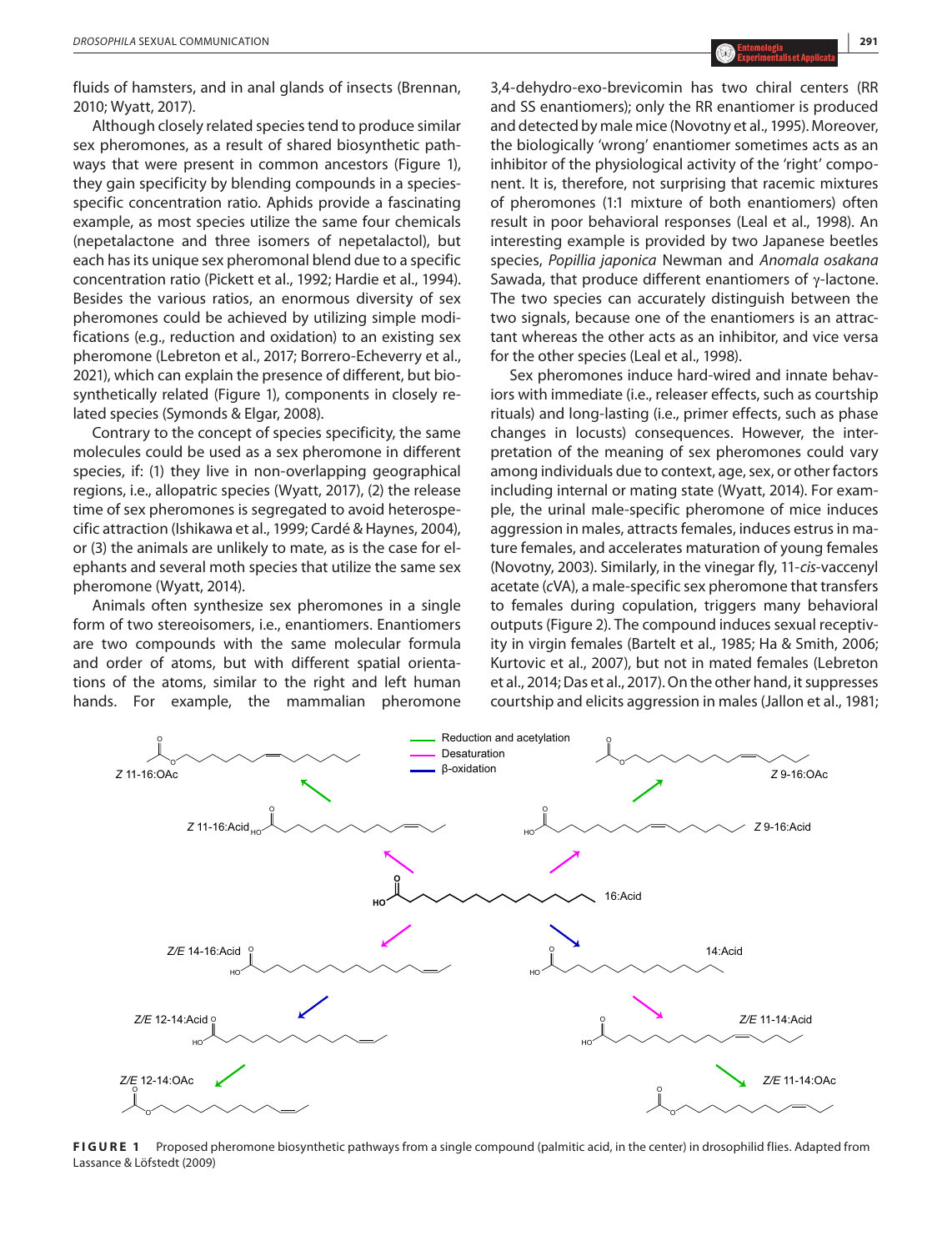



**FIGURE 2** Sexual roles of 11-*cis*-vaccenyl acetate (*c*VA) in *Drosophila melanogaster*. (A) Female flies are often courted by conspecific as well as heterospecific males. (B) Among other cues, *c*VA emitted by *D. melanogaster* males helps the female choose the conspecific male. (C) During mating, the male transfers *c*VA to the female, which reduces the female's attractiveness to other *D. melanogaster* males. Drawings by Mohammed Khallaf

Ejima et al., 2007; Wang & Anderson, 2010). Furthermore, *c*VA works as an oviposition cue (Dumenil et al., 2016) and aggregation pheromone for both sexes (Bartelt et al., 1985), and induces long-range attraction behavior that could be modulated by starvation (Lebreton et al., 2015).

# **Sex pheromone processing: turning the chemical codes into electrical signals**

Insects detect odors with their antennae – specifically the third antennal segment (the funiculus) – and maxillary palps (Figure 3). Olfaction starts when odor molecules diffuse into the pores of hair-like structures called sensilla, which cover the surfaces of these olfactory organs (Hansson, 1999; Menini, 2010). Each sensillum houses a different number of olfactory sensory neurons (OSNs). Once an odor binds to the cognate chemoreceptor, which is located on the surface of the ciliary membranes of OSNs, the responsive OSN transforms this chemical information into electric signals that are conveyed further to the primary olfactory neuropil (Figure 3). In insects, this neuropil is located in a region called the antennal lobe (AL), which is analogous to the olfactory lobe in crustaceans or the olfactory bulb in vertebrates (Ache & Young, 2005; Homberg et al., 1989). The OSNs send their axons to the AL (Figure 3) to innervate discrete spherical subunits of this neuropil − the olfactory glomeruli.

The number of glomeruli varies widely across animal species and correlates to the number of odorant receptors (ORs), e.g., 62 ORs and 52 glomeruli in *D. melanogaster*, 170 ORS and 165 glomeruli in honeybees, around 380 ORs and 400 glomeruli in ants, and ca. 1000 ORs and 1800 glomeruli in the olfactory bulb of mice (Galizia et al., 1999a,b; Schachtner et al., 2005; Maresh et al., 2008; Zube et al., 2008; Krieger et al., 2010; Braubach et al., 2012; Grabe et al., 2016). In both invertebrates and vertebrates, each glomerulus is innervated by a group of OSNs that express the same chemoreceptor(s) (i.e., OSNs with identical odor response

profiles) (Mombaerts et al., 1996; Gao et al., 2000; Vosshall et al., 2000). The glomeruli are connected by a network of local interneurons (LNs), which represent an early processing step for shaping the efferent olfactory information into the higher brain centers [reviewed in Grabe & Sachse (2018) and Yang et al. (2019)]. The LNs' arborization patterns diversify their anatomical structure, with some LNs innervating only a few glomeruli (so-called patchy LNs) and others targeting many, if not all, glomeruli (so-called panglomerular LNs) (Chou et al., 2010; Seki et al., 2010; Liou et al., 2018; Mohamed et al., 2019). Two types of LNs are distinguished by the impact of the signal and use of neurotransmitters: inhibitory and excitatory neurons (Shang et al., 2007; Silbering et al., 2008).

After processing by LNs, afferent olfactory information is conveyed from the AL to higher brain centers via second-order neurons, so-called olfactory projection neurons (PNs, analogous to mitral/tufted cells in vertebrates). The PNs send their dendrites to the AL glomeruli and their axons to higher-order brain centers. The PNs reveal a clear spatial segregation with respect to their response, to either pheromones or food odors (Jefferis et al., 2007), attractive amines or aversive acids (Min et al., 2013), and opposing hedonic valences and odor intensity (Strutz et al., 2014). The PNs convey information through the inner, middle, and outer antennocerebral tract (iAct, mAct, and oAct) (Stocker et al., 1990) to the mushroom body (MB) and the lateral horn (LH) (Figure 3) (Vosshall & Stocker, 2007). The mushroom body is analogous to the piriform cortex in mammals (Su et al., 2009) and is thought to be a center for olfactory learning and memory (Davis, 1993; Heisenberg, 2003; Fiala, 2007; Waddell, 2013), whereas the lateral horn shares many similarities with the mammalian amygdala (Miyamichi et al., 2011; Sosulski et al., 2011) and is presumed to mediate innate behavior (Heimbeck et al., 2001). However, recent studies have documented many roles of the MB in innate behaviors (Bracker et al., 2013; Lin et al., 2014; Lewis et al., 2015) and of the LH in modulation of the learning processing of the MB (Dolan et al., 2019). The LH output neurons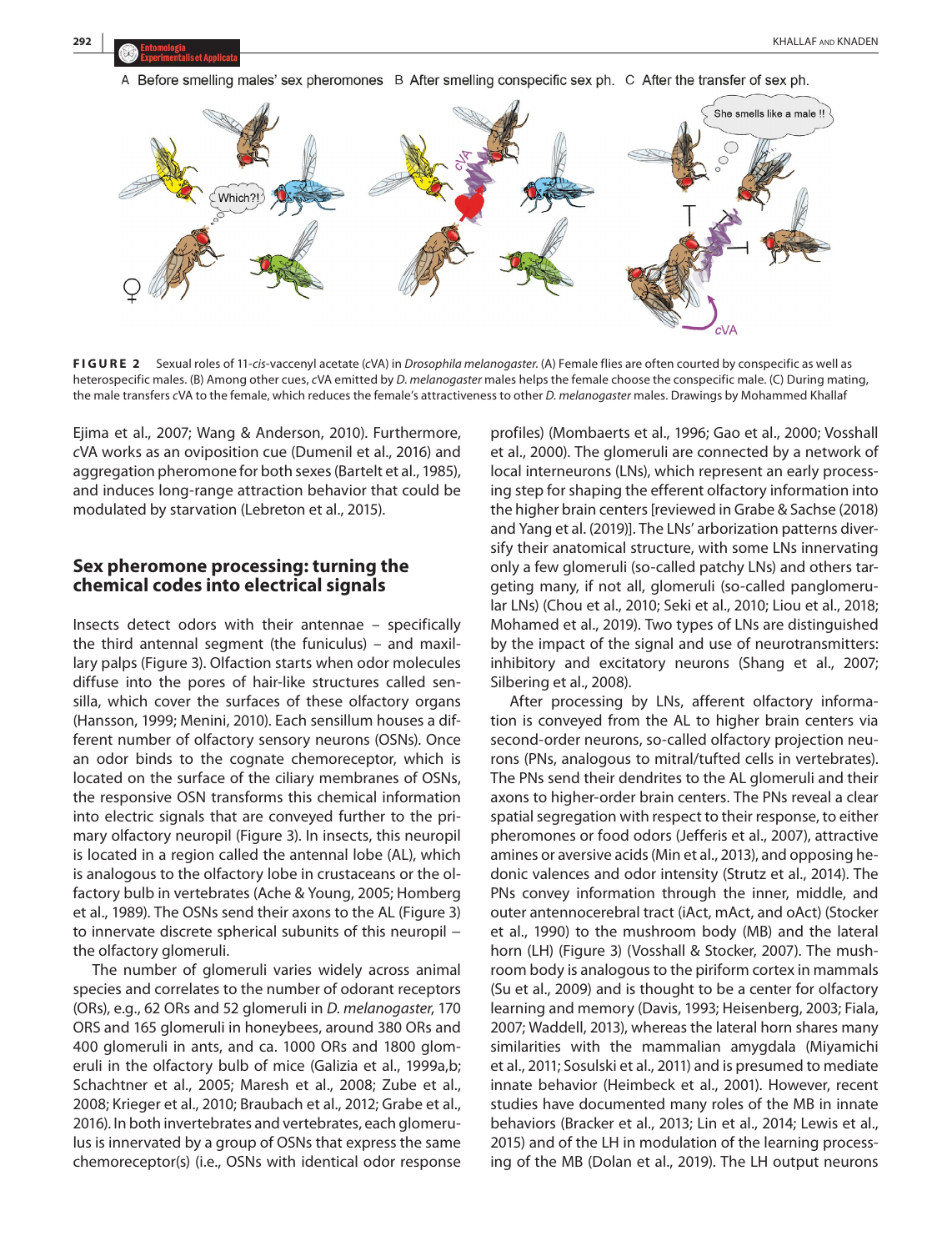

**FIGURE 3** The olfactory system in *Drosophila* spp. (A) Detection: odors are detected by olfactory sensory neurons (OSNs) housed in sensilla on the olfactory organs (antennae and maxillary palps, green) of the fly. (B) Processing: odor information is sent to the antennal lobe (AL, green) and from there to higher brain centers such as the lateral horn (LH, dark purple) and mushroom bodies (MB, light purple) Photo credit: (A) Jürgen Rybak, (B) Veit Grabe

project their axonal terminals to many other brain regions (Tanaka et al., 2004; Frechter et al., 2019) and then to descending neurons that will ultimately activate the motor system, to enable the animal to perform odor-guided behaviors.

## *Drosophila* **as a model to study the evolution of sex pheromone communication**

Since 1903, when William Ernest Castle started to use *D. melanogaster* as a research organism in the laboratory, five Nobel prizes in physiology or medicine have been awarded to nine scientists for their vinegar fly-based discoveries: (1) In 1933, to Thomas Hunt Morgan for his pioneering discovery that the 'chromosome plays a key role in heredity' (Morgan, 1910). (2) In 1946, to Hermann Joseph Muller for the discovery that the 'mutation rate of genes increases by x-ray radiation' (Muller, 1930). (3) In 1995, to Edward B Lewis, Christiane Nüsslein-Volhard, and Eric F Wieschaus for understanding the genetic control of embryonic

development (Lewis, 1978; Nüsslein-Volhard & Wieschaus, 1980). (4) In 2011, to Jules A Hoffmann for discoveries concerning the activation of innate immunity (Lemaitre et al., 1996). And (5) in 2017, to Jeffrey C Hall, Michael Rosbash, and Michael W Young for uncovering the molecular mechanisms that control the circadian rhythm (Bargiello et al., 1984; Zehring et al., 1984; Siwicki et al., 1988; Hardin et al., 1990; Liu et al., 1992; Vosshall et al., 1994; Price et al., 1998).

All of these discoveries were possible due to the ease of manipulating fly genomes by unique and sophisticated genetic tools, which are capable of activating or silencing the gene(s) of interest (Senturk & Bellen, 2018). Besides our ever-increasing bounty of knowledge and tools, and the ability to extrapolate to related species, their wealth of ecological diversity has made *Drosophila* spp. an excellent model to elucidate the genetic and neural correlates of their evolution. The genus *Drosophila* includes more than 1500 described species that live in quite diverse environments (Markow & O'Grady, 2005; Jezovit et al., 2017). Drosophilids' various ecological niches and species-specific behaviors and neural circuits, as well as the available genome sequences and experimental tools, have made insect sexual communication a valuable model to study evolutionary neuroecology.

Sex pheromone signaling in *D. melanogaster* is well understood, from sensory signals and their cognate receptors to neurons and their connectivity (Auer & Benton, 2016). Therefore, sex pheromone signaling in drosophilid flies represents an ideal system to address the evolutionary basis of various sexual traits. Moreover, the small number of pheromone-sensing ORs compared to other ORs tuned to general odors (Couto et al., 2005) makes a comprehensive evolutionary study feasible. Out of the 52 OSN classes in *D. melanogaster* (Grabe et al., 2016), only four express OSNs tuned to pheromones, which are localized in a particular sensillum type (trichoid sensillum) (Couto et al., 2005). The OSNs housed in trichoid sensilla are activated exclusively by olfactory sex pheromones and consist of two classes (at1 and at4). Whereas at1 sensilla are located on the ventro-distal region of the funiculus and house one OSN, at4 sensilla are present on the dorso-distal region and house three OSNs (Clyne et al., 1997; van der Goes van Naters & Carlson, 2007; Datta et al., 2008; Dweck et al., 2015; Lin & Potter, 2015). The pheromone-tuned OSNs and their corresponding pheromones are Or67d and Or65a/b/c, which are both tuned to *c*VA, Or47b, tuned to methyl laurate, and Or88a, tuned to methyl laurate, methyl myristate, and methyl palmitate (Kurtovic et al., 2007; van der Goes van Naters & Carlson, 2007; Dweck et al., 2015).

# **ROLE OF HOST VOLATILES AND SEX PHEROMONES IN SPECIATION**

Like other animals, drosophilids rely on chemical cues to locate and choose an appropriate mating partner (Johansson & Jones, 2007; Smadja & Butlin, 2009; Wyatt,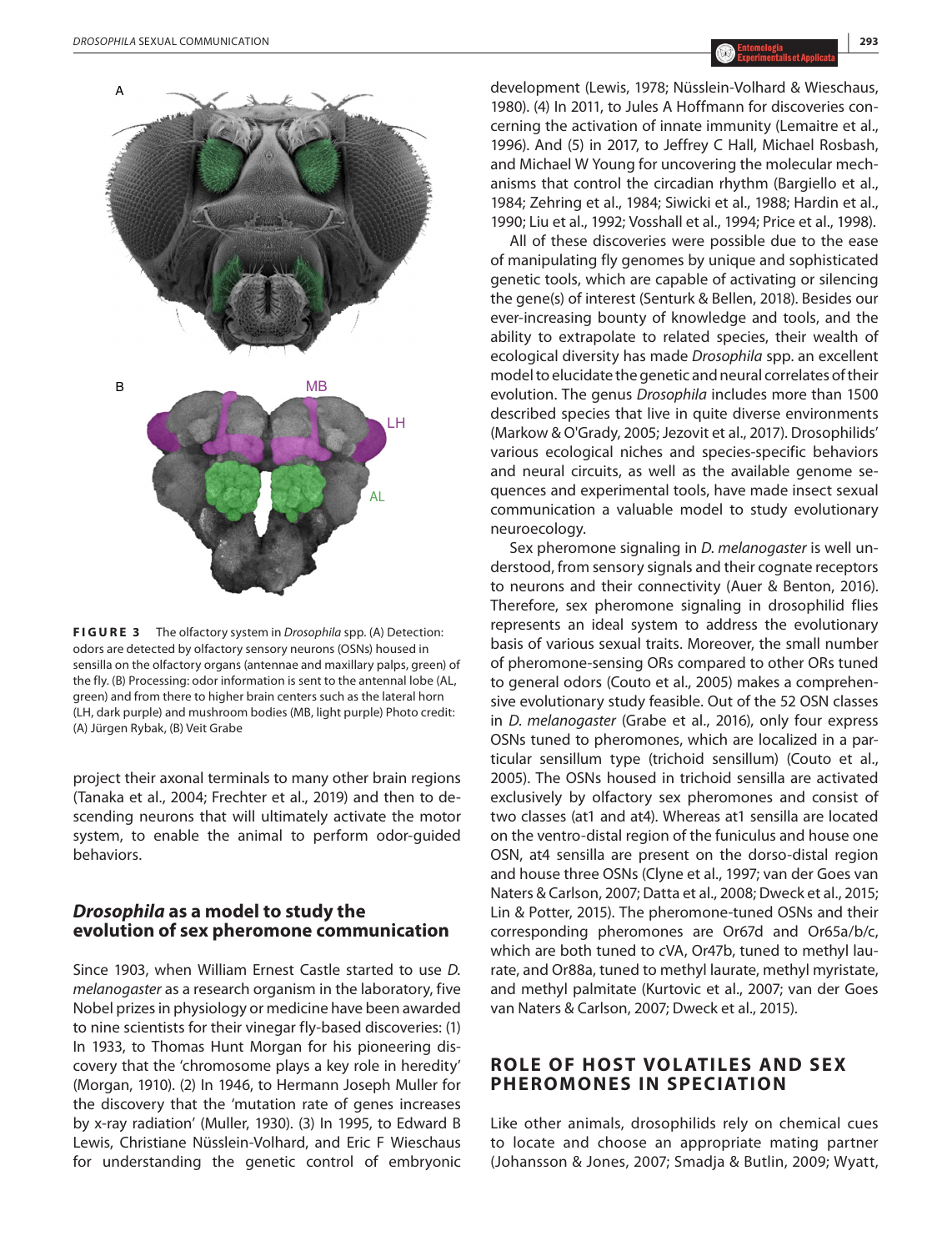2010; Thomas & Simmons, 2011). These cues might vary among individuals of the same species to facilitate choosing an appropriate conspecific, i.e., at the right age and reproductive status and the most genetically compatible (Andersson & Iwasa, 1996; Andersson & Simmons, 2006). Olfactory sex pheromones, as well as non-pheromonal chemicals such as host volatiles – which guide and restrict the search for conspecifics within limited locations – are pre-mating isolation and speciation signals (Smadja & Butlin, 2009). Any change in these pre-mating signals and their associated preferences (Ritchie, 2007) may, hence, lead to reproductive isolation and ecological speciation (Mackay et al., 2005; Arbuthnott, 2009). It is still not well understood how sender and receiver of sexual communication signals coevolve, as novel signals may not be preferred and/or recognized by conspecifics, and would thus fall out of the population. The same would be expected for novel preferences.

Ecological speciation is the process by which adaptation to various ecological environments leads to the formation of reproductive barriers between populations of the same species that will later split to form different species (Schluter, 2000; Coyne & Orr, 2004; Gross & Rieseberg, 2005; Rundle & Nosil, 2005; Funk et al., 2006). For example, populations that adapt to a specific environment (e.g., desert vs. forest habitats) may evolve genetic differences affecting the way that individuals communicate or behave. Therefore, speciation occurs as a by-product of accumulated ecologically related variation that results in individuals from different populations that avoid mating with each other (Mayr, 1947, 1963; Rundle & Nosil, 2005; Vines & Schluter, 2006). Ecological speciation can occur under either geographic arrangement, allopatry (where populations are geographically separated), or sympatry (where populations speciate in the absence of geographical barriers) (Rundle & Nosil, 2005). However, sympatric speciation requires a pronounced divergent selection to overcome the homogenizing effects of gene flow. On the other hand, the unimpeded divergence by gene flow due to geographic barriers may lead to more distinct pre- and post-zygotic mechanisms between allopatric populations (Turelli et al., 2001).

An important line of inquiry to help understand isolation forces is to investigate the genetic and neural changes that underlie preferences among closely related species, especially those that diverged across short evolutionary time scales. The following sub-sections provide an overview of the impact of host volatiles and sex pheromones on reproductive isolation among drosophilids.

#### **Reproductive isolation through host specialization**

Colonization of a new host could directly lead to divergence in the olfactory communication systems through many ways (Figure 4). First, host shift has severe impact on the biology of animals, e.g., body size, shape, and color, as well as population density (Nosil et al., 2003; Messina, 2004). These changes, therefore, may impact communication signals, mate-searching strategies, and sexual preferences (Etges, 1998). For example, searching for mates in less dense environments could lead to the adoption of long-range sexual signals. Second, new hosts could provide new ways of signal transmission and perception, resulting in differential sexual signaling (Funk et al., 2002), a process called sensory drive (Endler & Basolo, 1998). Sensory drive concerns how sexual traits and preferences coevolve in response to new environments. Lastly, host volatiles may be perceived and preferred as background or as components of the sex pheromone blend. For example, exposure to a particular host plant while mating has a strong impact on the subsequent reproductive preferences of male moths (Proffit et al., 2015; Zakir et al., 2017).

Similarly, in *D. melanogaster*, food odors (vinegar) boost the perception of the male sex pheromone – *c*VA – in virgin females, but not in males nor in mated females (Das et al., 2017). Although vinegar does not directly activate glomerulus DA1 – a specific glomerulus that responds to *c*VA (Kurtovic et al., 2007) – vinegar odors potentiated the *c*VA response on the PNs projecting to this glomerulus through electrical synapses between excitatory LNs and PNs in the antennal lobe. In line with these findings, other food odors (phenyl acetic acid and phenyl acetaldehyde) induce courtship in male flies through the ionotropic receptor (IR84a) (Grosjean et al., 2011). Vinegar is a complex blend that consists of many odorants, of which acetic acid is the most abundant compound (Becher et al., 2010). Although acetic acid alone is sufficient to elicit attraction in flies, it failed to potentiate the cVA response in combination with *c*VA, indicating the vinegar blend is necessary to mediate this synergism. Notably, the synergistic pattern, which was observed on the electrophysiological level, has been translated into increased female receptivity (Das et al., 2017). Interestingly, males showed neither synergistic effects nor behavioral responses in the presence of vinegar and *c*VA (Das et al., 2017). In behavioral assays, fed virgin *Drosophila* females were more attracted to the blend of *c*VA and vinegar than to vinegar alone, whereas males were not (Lebreton et al., 2014). Obviously, female flies benefit from not only focusing on male odors when looking for a mating partner, but also keeping the odors of potential food sources in mind.

*Drosophila* spp. live in a wide range of habitats across all climatic conditions, from deserts and caves to mountains and forests (Markow & O'Grady, 2005; Jezovit et al., 2017). In these environments, they feed and breed on diverse hosts such as decaying fruits, slime fluxes, mushrooms, and flowers, as well as frog spawn. On the one hand, many drosophilids share the same habitat (Markow & O'Grady, 2005; Jezovit et al., 2017); to reduce competition, they might allocate more energy to a distinct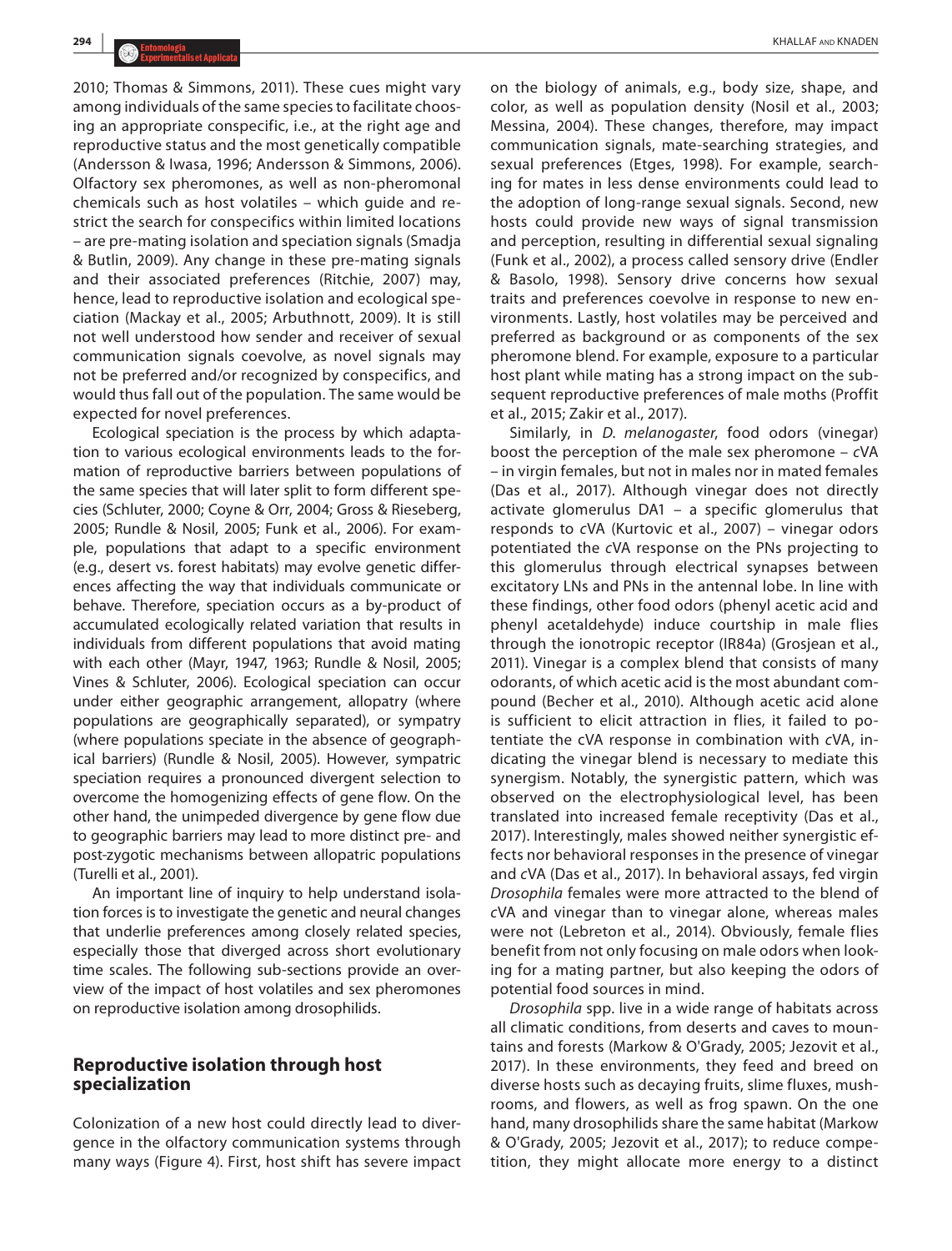

**FIGURE 4** Host odors potentially affect courtship of various species of drosophilid flies through influencing their perception of sex pheromones. Examples of host specialization: *Drosophila melanogaster* and *D. simulans* on fermented fruits, *D*. *sechellia* on noni (*Morinda citrifolia*), *Drosophila santomea* Lachaise & Harry on fig [*Ficus chlamydocarpa* ssp. *fernandesiana* (Hutch.) C.C. Berg], *D*. *erecta* on *Pandanus* spp., *D*. *mojavensis* on cacti, *Drosophila bromeliae* Sturtevant on flowers, *Drosophila virilis* Sturtevant on tree slime flux, *Drosophila testacea* Roser on fungi, and *Drosophila busckii* Coquillett on mushrooms. Phylogenetic tree adapted from Khallaf et al. (2021)

sensory modality (Keesey et al., 2019). On the other hand, many drosophilids specialize on a single host resource, such as *Drosophila mojavensis* Patterson on cacti, and *Drosophila erecta* Tsacas & Lachaise on *Pandanus* fruit. Another notable drosophilid that has received particular attention with respect to its chemoreception is *Drosophila sechellia* Tsacas & Bachli, which is endemic to the Seychelles archipelago and has evolved extreme specialism for noni fruits (Morinda citrifolia L.), which are toxic for most (if not all) other drosophilids, including its sibling species *Drosophila simulans* Sturtevant and *D. melanogaster* (Legal et al., 1992).

The extreme specialism that *D. sechellia* has evolved compared to its close cousins did not only result in an increased metabolic tolerance of noni fruit toxins (R'Kha et al., 1991; Jones, 1998), but also in changes in courtship and mate choice (Cobb et al., 1989; Coyne, 1992), oviposition (Moreteau et al., 1994; Amlou et al., 1998), and pupariation site selection (Erezyilmaz & Stern, 2013). Recently, these shifts were shown to be correlated with changes at the periphery of the fly's olfactory system, i.e., whereas the odorant receptor OR22b is lost, the flies exhibit an increased number of neurons expressing OR22a (Auer et al.,

2020). However, the many behavioral shifts raise the possibility that the peripheral changes of olfactory coding are accompanied by novel central projection patterns. Indeed, circuit tracing experiments revealed the presence of increased sensory pooling onto interneurons and novel branches of PNs (Auer et al., 2020). Consistent with these findings, *Or22a* displays substantial intra- and interspecific nucleotide and copy number variation in many drosophilids (Guo & Kim, 2007; Nozawa & Nei, 2007; Aguade, 2009; Goldman-Huertas et al., 2015). In addition, the number of Or22a neurons has also expanded in *D. erecta*, a specialist on *Pandanus* fruit (Linz et al., 2013). Obviously, OR22a is an important receptor when it comes to host specificity. However, despite the importance of the Or22a pathway, several other olfactory channels play a role in noni attraction. These include Or85c/b neurons, which have conserved physiological properties among drosophilids but increased in number in *D. sechellia*, and Ir75b neurons, which have changed in both function and number while preserving central projections (Prieto-Godino et al., 2017). Such observations indicate that neural pathways may adapt in distinct ways, possibly reflecting diverse selection pressures and roles that enable animals to specialize to a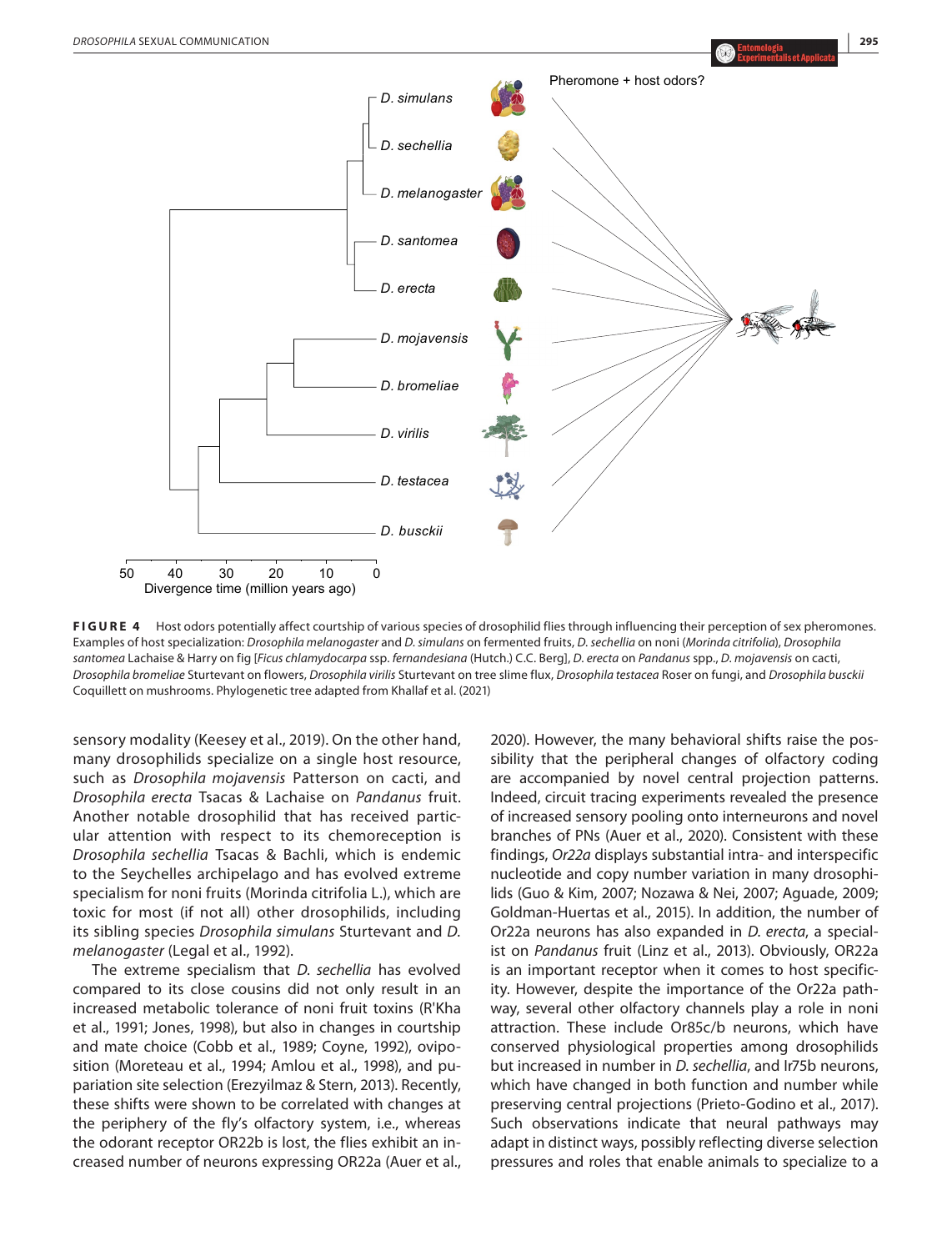unique host, and thus limit encountering heterospecific flies.

# **Reproductive isolation through mate selection**

Sexual traits involved in communication between the sexes often provide an instant contribution to reproductive isolation (Blair, 1955; Bridle & Ritchie, 2001). Upon search for a mate, females rely on honest signals – including visual, acoustic, and chemical signals – to find high-quality males (Bateman, 1948; Grafen, 1990). Therefore, sexual selection has led to the evolution of sexual signals in males and the cognate sensory systems in females for many animal species. Compared to other sensory information, olfactory sex pheromones provide the first cue to recognize a conspecific individual and can include much valuable information, such as its sex, age, body size, reproductive status, and health condition (Martin et al., 2007; Nielsen, 2017). These olfactory cues not only provide information on the sender, but may also have negative or positive effects on the receiver. For example, in mice, male scent induces estrus in females, whereas female scent suppresses ovarian activity in other females (Whitten, 1959, 1966; Nielsen, 2017). Once they are attracted by sex pheromones, males and females engage in species-specific courtship rituals, by which both partners ensure their reproductive success.

Sex pheromones and courtship behaviors of drosophilid flies differ quantitatively and qualitatively (Spieth, 1952; Symonds & Wertheim, 2005) and therefore represent an attractive model to identify the genetic basis of phenotypic evolution. These species-specific behaviors represent a pre-mating isolation barrier, especially between sympatric species (Spieth, 1952). When meeting at the host, flies identify conspecific mating partners through integration of various sensory modalities including vision, audition, olfaction, and gustation (Markow & O'Grady, 2005), which leads to either increased or inhibited courtship behaviors. Fruitful insights have been gained regarding the evolution of sensory modalities that underlie the interspecific variations in drosophilid courtship behavior (Manoli et al., 2005; Ding et al., 2016; Tanaka et al., 2017; Seeholzer et al., 2018; Ahmed et al., 2019). Sexual behaviors in drosophilids consist of a series of actions and reactions that vary qualitatively and quantitively between species (Spieth, 1952) and result in species and sexual discrimination. At first, males orient to and follow the females. Subsequently, males tap the females' bodies with their forelegs, followed by wing spreading and fanning for vibrational song production. Males follow the females by extending their proboscis to lick the females' genitalia and then attempt copulation. Obviously, the male has to invest to convince the rather choosy female. Interestingly, female choosiness varies even within species. When population size is small, i.e., when potential mates are rare, females that are too choosy may not find any suitable males, whereas females that are less

choosy might still reproduce, although with less satisfying males (de Jong & Sabelis, 1991; Martínez-Ruiz & Knell, 2017).

One remarkable drosophilid that splits into four geographically isolated and ecologically distinct populations, and represents a model of incipient speciation and host adaptation, is *D. mojavensis* (Etges, 2019). The northern subspecies *D. m. wrigleyi* and *D. m. mojavensis* utilize the prickly pear cacti in Santa Catalina Island (CA, USA) and the red barrel cactus in the Mojave Desert (CA, NV, AZ, and UT, USA), respectively. The southern subspecies *D. m. sonorensis* and *D. m. baja* breed and feed on the organ pipe cactus in the mainland Sonoran Desert (Mexico and AZ and CA, USA) and the agria cactus in Baja California (Mexico), respectively (Ruiz et al., 1990). Phylogenetic analyses revealed that the two northern and the two southern subspecies cluster with each other (Allan & Matzkin, 2019). These closely-related subspecies exhibit many differences, including in their morphological features (Pfeiler et al., 2009), neurophysiological responses (Crowley-Gall et al., 2016; Date et al., 2013; Nemeth et al., 2018), genomic (Matzkin, 2014) and transcriptomic (Matzkin & Markow, 2013) characteristics, and behavioral traits (Newby & Etges, 1998). Experimental reciprocal crosses between these allopatric subspecies revealed various pre- and post-zygotic isolation barriers (Zouros & Dentremont, 1980; Krebs & Markow, 1989; Knowles & Markow, 2001).

Leveraging the short evolutionary time scale between the closely related *D. mojavensis* populations, we elucidated the evolution of the reproductive isolation barriers among these populations and the underlying sensory mechanisms (Khallaf et al., 2020). We identified four male-specific acetates of which three were exclusively produced by the northern subspecies. This dramatic change in chemical profile was surprising given the short divergence time, ca. 0.25 million years, between *D. mojavensis* subspecies (Matzkin, 2014; Etges, 2019). The four populations were feeding on similar artificial media, suggesting that the differential male-specific compounds are not a consequence of nutrition but are rather genetically determined. When checking for the function of these novel compounds, we realized that R-(*Z*)-10-heptadecen-2-yl acetate **(**R-HDEA) induces female receptivity, whereas (*Z,Z*)-19,22-octacosadien-1-yl acetate (OCDA) reduces male courtship. Together, these two substances fulfil the same roles that are described for *c*VA in *D. melanogaster*. Our results support the findings of Chin et al. (2014), who showed that *D. m. wrigleyi* males avoid courting females perfumed with ejaculatory bulb extracts of mature males (which, according to our analyses, contain OCDA). By contrast, similar extracts from immature males (which do not produce OCDA) did not elicit this behavior (Chin et al., 2014). We provided direct evidence that, in the northern subspecies, the dedicated R-HDEA-sensing neurons and auditory cues collaborate to mediate mate recognition. However, the southern subspecies rely on auditory cues only (Etges et al., 2006) and rather ignore R-HDEA for mate recognition. As all *D. mojavensis* flies can detect R-HDEA (which is only present in the northern subspecies),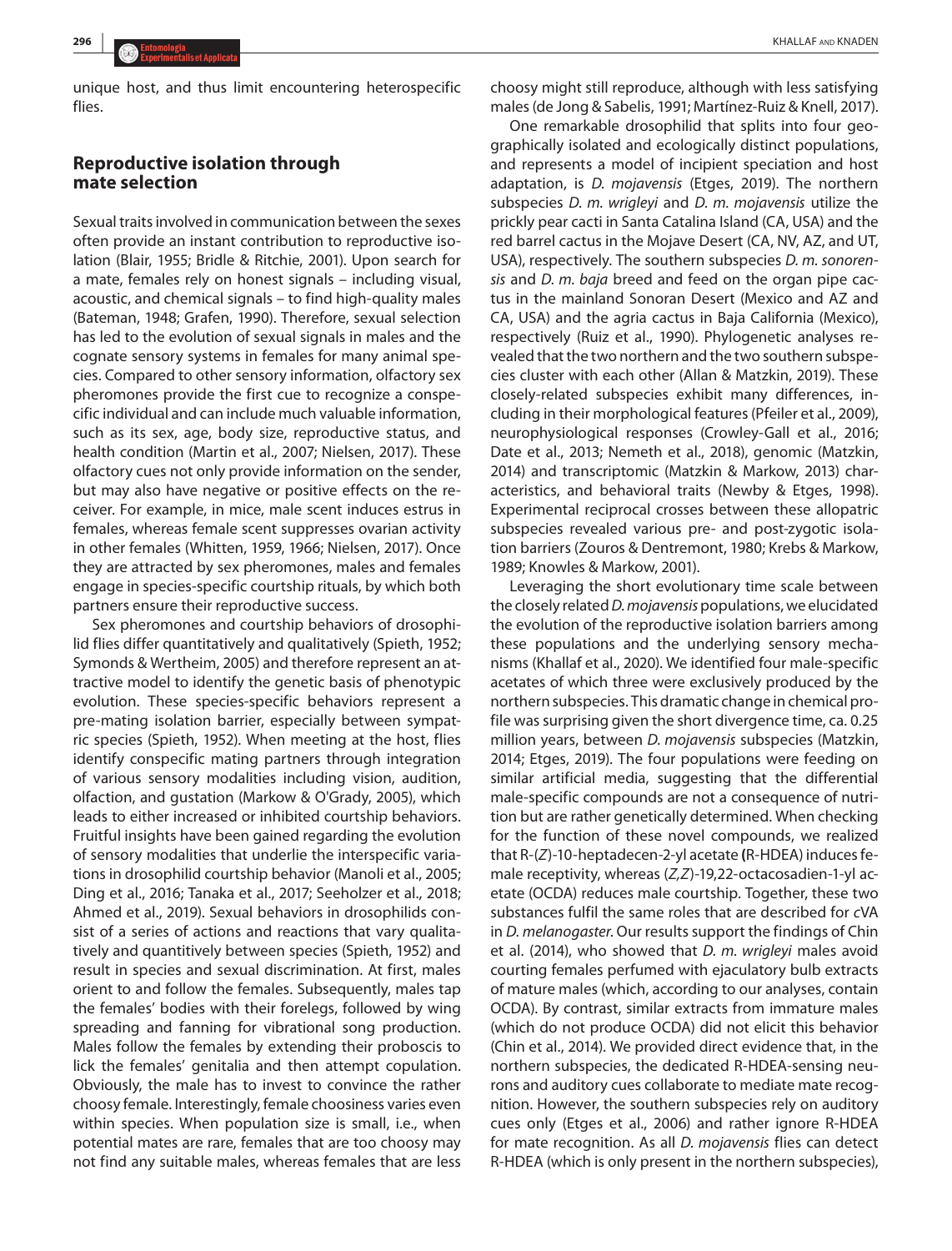the striking change of R-HDEA-induced behaviors among *D. mojavensis* subspecies implies the existence of differences in the central processing pathways (Khallaf et al., 2020). These findings are reminiscent of sexually dimorphic behavioral responses to *c*VA in *D. melanogaster* (Ruta et al., 2010; Kohl et al., 2015), where both males and females detect *c*VA, but interpret this in different ways.

Most drosophilids are gregarious in mating, except the Hawaiian species, whose males display lekking behavior, i.e., they select and defend a unique territory on their host (Spieth, 1952; Carson et al., 1970). Similar to Hawaiian species, we demonstrated that *D. m. wrigleyi* males advertise their presence by pulsating a droplet of anal secretions, which contains the volatile sex pheromone, R-HDEA, in close proximity to females to enhance their receptivity (Khallaf et al., 2020). Such a trait is supportive to the observed sexual behaviors of *D. mojavensis* in nature, where males conquer undamaged areas next to feeding sites on cactus and attract females to this spot (O'Grady & Markow, 2012). Similarly, other members of the *Drosophila* genus show species-specific courtship behaviors (Spieth, 1952), which might include nuptial gift donation (Steele, 1986), partners' song duet (O'Grady & Markow, 2012; LaRue et al., 2015), or territorial dating (O'Grady & Markow, 2012).

Divergence of the chemosensory genes could be accompanied by a rewiring of the central circuitry (Ding et al., 2016; Seeholzer et al., 2018). Indeed, neurons of *D. mojavensis* expressing the pheromone receptor *Or65a* do not innervate to the same glomerulus (DL3) as in *D. melanogaster*. Furthermore, despite expressing homologues of *Or65a*, the corresponding pheromone circuits of *D. mojavensis* and *D. melanogaster* govern different behaviors: the *Dmoj*-Or65a circuit detects R-HDEA and mediates female receptivity and conspecific recognition, whereas the homologous circuitry in *D. melanogaster* detects *c*VA and suppresses courtship and aggression behaviors in males (Ejima et al., 2007; Liu et al., 2011), as well as attraction towards *c*VA in mated females (Lebreton et al., 2014). These differences also suggest that the target domains in the higher brain centers of both circuits have changed. Notably, the processing pathway of a comparable pheromonal circuitry, between *D. melanogaster* and *D. simulans* (Seeholzer et al., 2018), has changed during less than one-tenth of the divergence time between *D. melanogaster* and *D. mojavensis* (ca. 40 million years ago). Thus, divergent functions of a homologous neural circuitry during a longer divergence time could be presumed.

# **FUTURE PERSPECTIVES**

This review sheds light on many aspects in the evolutionary neuroecology field of sexual communication. However, there remains much to be accomplished. With special focus on how hosts guide and restrict the search for conspecifics, several aspects and open questions

remain to be explored to get a more complete picture on how food volatiles and olfactory sex pheromones interact:

- 1. What is the interplay between sexual and natural selection? Do these forces act in concert to result in speciation events?
- 2. How do ecological conditions influence the evolution of sex pheromones and their perceptions?
- 3. Do host volatiles influence the perception of sex pheromones in a species-specific manner? In other words, are sex pheromones of conspecifics perceived differently in a background of host volatiles?
- 4. Does host specialization relieve flies of investment in sexual selection barriers (i.e., sex pheromones) as they may encounter only conspecific flies?
- 5. Do genetic and neural variations act together to reinforce sexual isolation barriers, especially in sympatric species that require prominent divergences?
- 6. How many and what types of genes need to mutate for flies to specialize on a new host?

With more than 1500 species, the genus *Drosophila* offers a fantastic resource to target these questions. Many of these species are nowadays available from *Drosophila* stock centers, and the establishment of molecular tools, e.g., CRISPR Cas9, allow us to investigate various aspects, e.g., the neuronal circuits of non-*D*. *melanogaster* drosophilids. However, what is lacking for many species is detailed knowledge about their ecology and distribution areas. Future drosophilists should, therefore, consider to visit more often their study flies in the field.

#### **ACKNOWLEDGMENTS**

We thank Prof. Dr. Bill Hansson and members of the Department of Evolutionary Neuroethology, Max Planck Institute for Chemical Ecology, Jena, Germany, for discussions. This research was supported through funding by the Max Planck Society.

#### **AUTHOR CONTRIBUTIONS**

Mohammed A. Khallaf: Conceptualization (lead); Visualization (lead); Writing – original draft (lead); Writing – review & editing (equal). Markus Knaden: Conceptualization (supporting); Supervision (lead); Writing – review & editing (equal).

#### **ORCID**

*Mohammed A. Khallaf* **D** [https://orcid.](https://orcid.org/0000-0002-1402-3858) [org/0000-0002-1402-3858](https://orcid.org/0000-0002-1402-3858) *Markus Knaden* <https://orcid.org/0000-0002-6710-1071>

#### **REFERENCES**

- Ache BW & Young JM (2005) Olfaction: diverse species, conserved principles. *Neuron 48*: 417–430.
- Aguade M (2009) Nucleotide and copy-number polymorphism at the odorant receptor genes *Or22a* and *Or22b* in *Drosophila melanogaster*. *Molecular Biology and Evolution 26*: 61–70.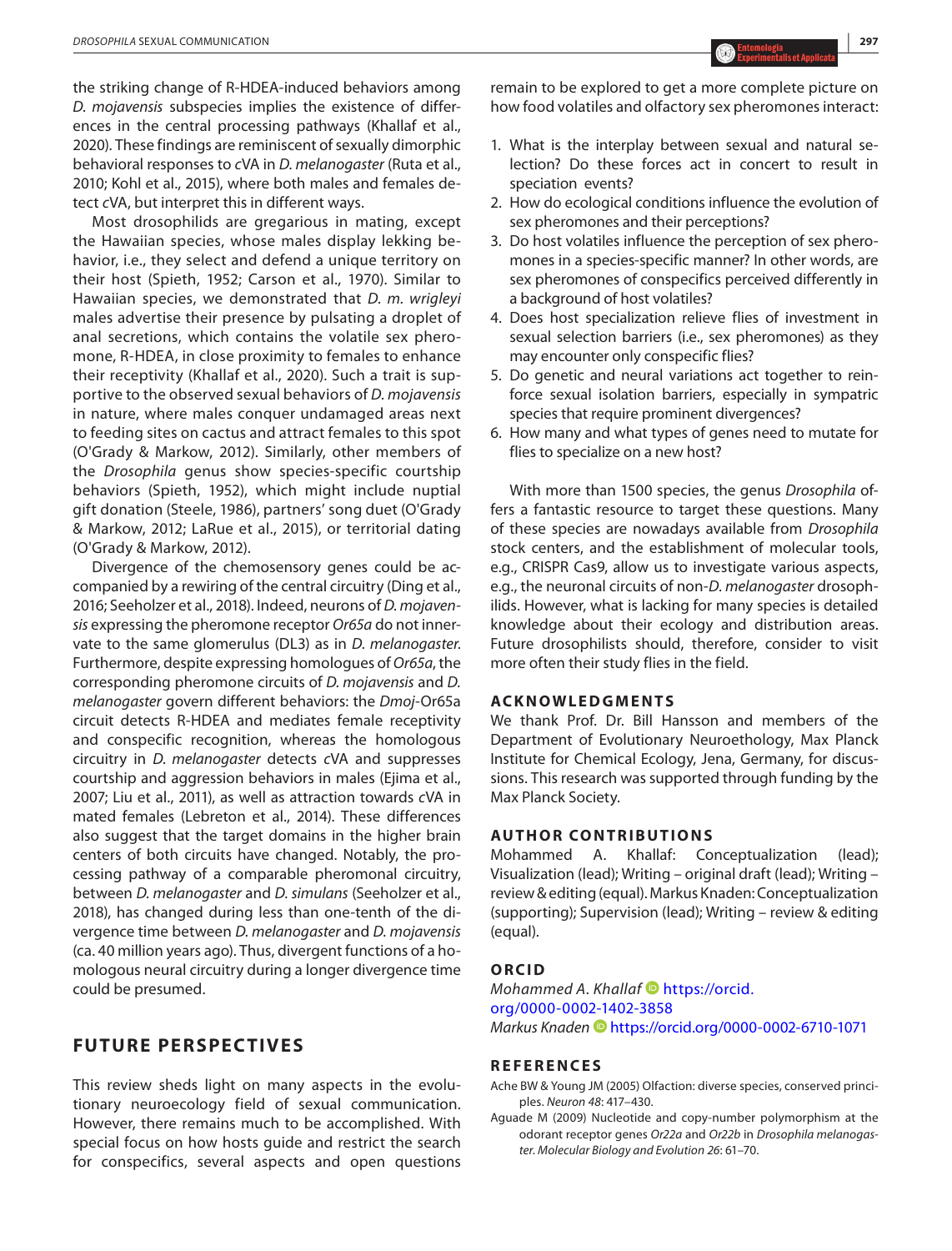- Ahmed OM, Shah NM, Stern DL, Davis GW, Pollard KS et al. (2019) Evolution of mechanisms that control mating in *Drosophila* males. *Cell Reports 27*: 2527–2536.
- Allan CW & Matzkin LM (2019) Genomic analysis of the four ecologically distinct cactus host populations of *Drosophila mojavensis*. *BMC Genomics 20*: 732.
- Amlou M, Moreteau B & David JR (1998) Genetic analysis of *Drosophila sechellia* specialization: oviposition behaviour toward the major aliphatic acids of its host plant. *Behavior Genetics 28*: 455–464.
- Andersson M & Iwasa Y (1996) Sexual selection. *Trends in Ecology & Evolution 11*: 53–58.
- Andersson M & Simmons LW (2006) Sexual selection and mate choice. *Trends in Ecology & Evolution 21*: 296–302.
- Arbuthnott D (2009) The genetic architecture of insect courtship behavior and premating isolation. *Heredity 103*: 15–22.
- Auer TO & Benton R (2016) Sexual circuitry in *Drosophila*. *Current Opinion in Neurobiology 38*: 18–26.
- Auer TO, Khallaf MA, Silbering AF, Zappia G, Ellis K et al. (2020) Olfactory receptor and circuit evolution promote host specialization. *Nature 579*: 402–408.
- Bargiello TA, Jackson FR & Young MW (1984) Restoration of circadian behavioral rhythms by gene-transfer in *Drosophila*. *Nature 312*: 752–754.
- Bartelt RJ, Schaner AM & Jackson LL (1985) *Cis*-vaccenyl acetate as an aggregation pheromone in *Drosophila melanogaster*. *Journal of Chemical Ecology 11*: 1747–1756.
- Bateman AJ (1948) Intra-sexual selection in *Drosophila melanogaster*. *Heredity 2*: 277.
- Becher PG, Bengtsson M, Hansson BS & Witzgall P (2010) Flying the fly: long-range flight behavior of *Drosophila melanogaster* to attractive odors. *Journal of Chemical Ecology 36*: 599–607.
- Bendesky A, Kwon YM, Lassance JM, Lewarch CL, Yao S et al. (2017) The genetic basis of parental care evolution in monogamous mice. *Nature 544*: 434–439.
- Blair WF (1955) Mating call and stage of speciation in the *Microhyla-Olivacea-M-Carolinensis* complex. *Evolution 9*: 469–480.
- de Bono M & Bargmann CI (1998) Natural variation in a neuropeptide Y receptor homolog modifies social behavior and food response in *C. elegans*. *Cell 94*: 679–689.
- Borrero-Echeverry F, Solum M, Trona F, Wallin EA, Bengtsson M et al. (2021) The female pheromone (*Z*)-4-undecenal mediates flight attraction and courtship in *Drosophila melanogaster*. *bioRxiv*: 2021.2001.2006.425638.
- Bracker LB, Siju KP, Varela N, Aso Y, Zhang M et al. (2013) Essential role of the mushroom body in context-dependent  $CO<sub>2</sub>$  avoidance in *Drosophila*. *Current Biology 23*: 1228–1234.
- Braubach OR, Fine A & Croll RP (2012) Distribution and functional organization of glomeruli in the olfactory bulbs of zebrafish (*Danio rerio*). *Journal of Comparative Neurology 520*: 2317–2339.
- Brennan PA (2010) Pheromones and mammalian behavior. *The Neurobiology of Olfaction* (ed. by A Menini), pp. 157–180. CRC Press, Boca Raton, FL, USA.
- Bridle JR & Ritchie MG (2001) Assortative mating and the genic view of speciation - Commentary. *Journal of Evolutionary Biology 14*: 878–879.
- Buck L & Axel R (1991) A novel multigene family may encode odorant receptors: a molecular basis for odor recognition. *Cell 65*: 175–187.
- Bushdid C, Magnasco MO, Vosshall LB & Keller A (2014) Humans can discriminate more than 1 trillion olfactory stimuli. *Science 343*: 1370–1372.
- Butenandt A, Beckmann R & Hecker E (1961a) Über den Sexuallockstoff des Seidenspinners. I. Der biologische Test und die Isolierung des reinen Sexuallockstoffes Bombykol. *Biological Chemistry 324*: 71–83.
- Butenandt A, Beckmann R & Hecker E (1961b) Über den Sexuallockstoff des Seidenspinners. II. Konstitution und Konfiguration des Bombykols. *Biological Chemistry 324*: 84–87.
- Butenandt A, Beckmann R, Stamm D & Hecker E (1959) Über den Sexual-Lockstoff des Seidenspinners *Bombyx mori*. Reindarstellung und Konstitution. *Zeitschrift für Naturforschung 14b*: 283–284.
- Cardé RT & Haynes KF (2004) Structure of the pheromone communication channel in moths. *Advances in Insect Chemical Ecology* (ed. by RT Cardé & JG Millar), pp. 283–332. Cambridge University Press, Cambridge, UK.
- Caro SP, Balthazart J & Bonadonna F (2015) The perfume of reproduction in birds: chemosignaling in avian social life. *Hormones and Behavior 68*: 25–42.
- Carson HL, Hardy DE, Spieth HT & Stone WS (1970) The evolutionary biology of the Hawaiian Drosophilidae. *Essays in Evolution and Genetics in Honor of Theodosius Dobzhansky – a Supplement to Evolutionary Biology* (ed. by MK Hecht & WC Steere), pp. 437–543. North-Holland Publishing, Amsterdam, The Netherlands.
- Chin JSR, Ellis SR, Pham HT, Blanksby SJ, Mori K et al. (2014) Sex-specific triacylglycerides are widely conserved in Drosophila and mediate mating behavior. *eLife 3*: e01751.
- Chou YH, Spletter ML, Yaksi E, Leong JCS, Wilson RI & Luo LQ (2010) Diversity and wiring variability of olfactory local interneurons in the *Drosophila* antennal lobe. *Nature Neuroscience 13*: 439–449.
- Clarke DJ, George SG & Burchell B (1991) Glucuronidation in fish. *Aquatic Toxicology 20*: 35–56.
- Clyne P, Grant A, O'Connell R & Carlson JR (1997) Odorant response of individual sensilla on the *Drosophila* antenna. *Invertebrate Neuroscience 3*: 127–135.
- Cobb M, Burnet B, Blizard R & Jallon JM (1989) Courtship in *Drosophila sechellia* - its structure, functional aspects, and relationship to those of other members of the *Drosophila melanogaster* species subgroup. *Journal of Insect Behavior 2*: 63–89.
- Couto A, Alenius M & Dickson BJ (2005) Molecular, anatomical, and functional organization of the *Drosophila* olfactory system. *Current Biology 15*: 1535–1547.
- Coyne JA (1992) Genetics of sexual isolation in females of the *Drosophila simulans* species complex. *Genetical Research 60*: 25–31.
- Coyne JA & Orr HA (2004) *Speciation*. Sinauer Associates, Sunderland, MA, **USA**
- Crowley-Gall A, Date P, Han C, Rhodes N, Andolfatto P et al. (2016) Population differences in olfaction accompany host shift in *Drosophila mojavensis*. *Proceedings of the Royal Society B 283*: 20161562.
- Dahanukar A & Ray A (2011) Courtship, aggression and avoidance: pheromones, receptors and neurons for social behaviors in *Drosophila*. *Fly 5*: 58–63.
- Das S, Trona F, Khallaf MA, Schuh E, Knaden M et al. (2017) Electrical synapses mediate synergism between pheromone and food odors in *Drosophila melanogaster*. *Proceedings of the National Academy of Sciences of the USA 114*: E9962–E9971.
- Date P, Dweck HKM, Stensmyr MC, Shann J, Hansson BS & Rollmann SM (2013) Divergence in olfactory host plant preference in *D. mojavensis* in response to cactus host use. *PLoS ONE 8*: e70027.
- Datta SR, Vasconcelos ML, Ruta V, Luo S, Wong A et al. (2008) The *Drosophila* pheromone cVA activates a sexually dimorphic neural circuit. *Nature 452*: 473–477.
- Davis RL (1993) Mushroom bodies and *Drosophila* learning. *Neuron 11*: 1–14.
- Dickson BJ (2008) Wired for sex: the neurobiology of *Drosophila* mating decisions. *Science 322*: 904–909.
- Ding Y, Berrocal A, Morita T, Longden KD & Stern DL (2016) Natural courtship song variation caused by an intronic retroelement in an ion channel gene. *Nature 536*: 329–332.
- Ding Y, Lillvis JL, Cande J, Berman GJ, Arthur BJ et al. (2019) Neural evolution of context-dependent fly song. *Current Biology 29*: 1089–1099.
- Dolan M-J, Frechter S, Bates AS, Dan C, Huoviala P et al. (2019) Neurogenetic dissection of the *Drosophila* lateral horn reveals major outputs, diverse behavioural functions, and interactions with the mushroom body. *eLife 8*: e43079.
- Dumenil C, Woud D, Pinto F, Alkema JT, Jansen I et al. (2016) Pheromonal cues deposited by mated females convey social information about egg-laying sites in *Drosophila melanogaster*. *Journal of Chemical Ecology 42*: 259–269.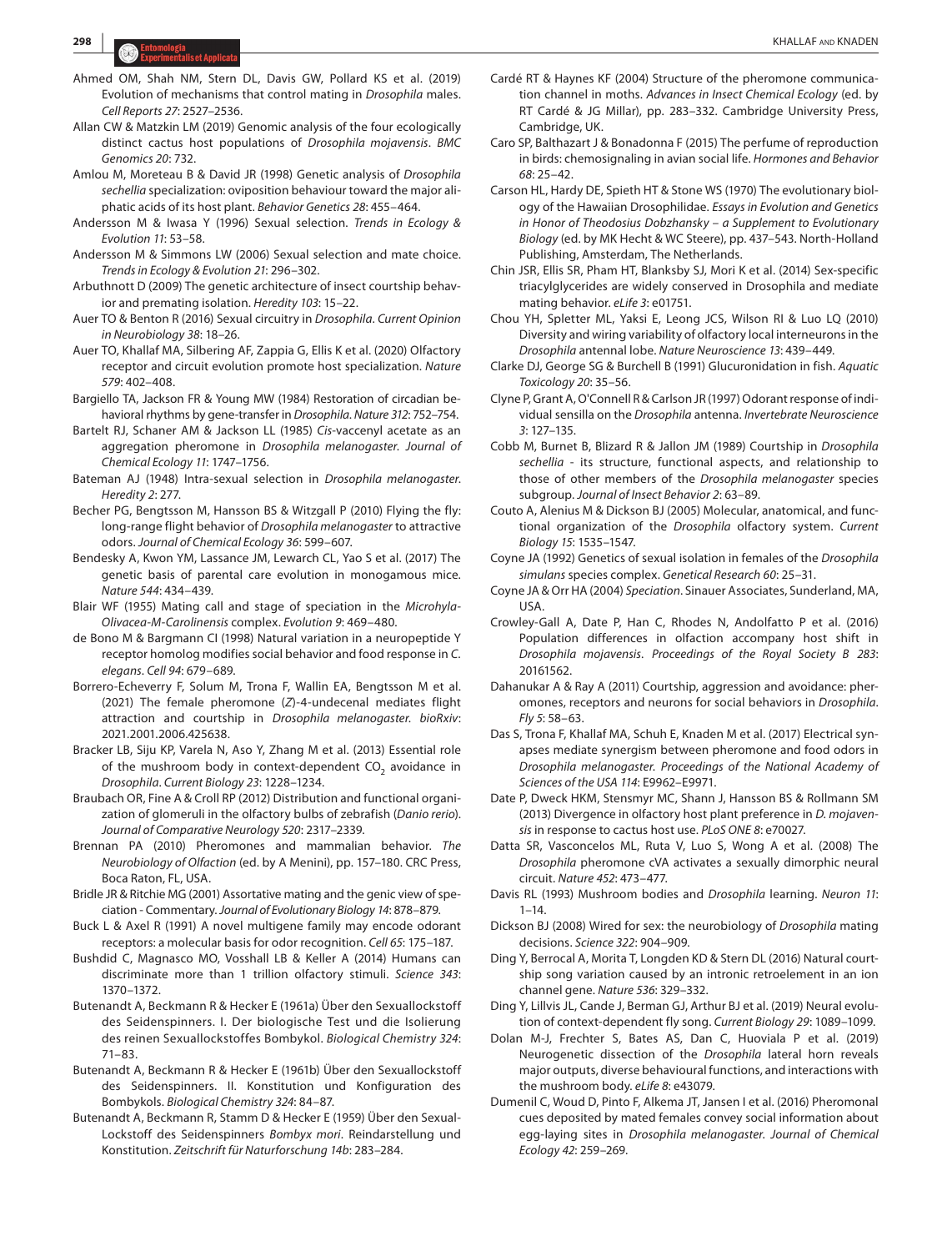- Dweck HKM, Ebrahim SAM, Thoma M, Mohamed AAM, Keesey IW et al. (2015) Pheromones mediating copulation and attraction in *Drosophila*. *Proceedings of the National Academy of Sciences of the USA 112*: E2829–E2835.
- Ejima A, Smith BPC, Lucas C, van der Goes van Naters W, Miller CJ et al. (2007) Generalization of courtship learning in *Drosophila* is mediated by *cis*-vaccenyl acetate. *Current Biology 17*: 599–605.
- Endler JA & Basolo AL (1998) Sensory ecology, receiver biases and sexual selection. *Trends in Ecology & Evolution 13*: 415–420.
- Erezyilmaz DF & Stern DL (2013) Pupariation site preference within and between *Drosophila* sibling species. *Evolution 67*: 2714–2727.
- Etges WJ (1998) Premating isolation is determined by larval rearing substrates in cactophilic *Drosophila mojavensis*. IV. Correlated responses in behavioral isolation to artificial selection on a lifehistory trait. *American Naturalist 152*: 129–144.
- Etges WJ (2019) Evolutionary genomics of host plant adaptation: insights from *Drosophila*. *Current Opinion in Insect Science 36*: 96–102.
- Etges WJ, Over KF, de Oliveira CC & Ritchie MG (2006) Inheritance of courtship song variation among geographically isolated populations of *Drosophila mojavensis*. *Animal Behaviour 71*: 1205–1214.
- Fabre JH (1916) *The Life of the Caterpillar*. Dodd, Mead and Company, New York, NY, USA.
- Fiala A (2007) Olfaction and olfactory learning in *Drosophila*: recent progress. *Current Opinion in Neurobiology 17*: 720–726.
- Frechter S, Bates AS, Tootoonian S, Dolan M-J, Manton JD et al. (2019) Functional and anatomical specificity in a higher olfactory centre. *eLife 8*:e44590.
- Funk DJ, Filchak KE & Feder JL (2002) Herbivorous insects: model systems for the comparative study of speciation ecology. *Genetica 116*: 251–267.
- Funk DJ, Nosil P & Etges WJ (2006) Ecological divergence exhibits consistently positive associations with reproductive isolation across disparate taxa. *Proceedings of the National Academy of Sciences of the USA 103*: 3209–3213.
- Galizia CG, McIlwrath SL & Menzel R (1999a) A digital three-dimensional atlas of the honeybee antennal lobe based on optical sections acquired by confocal microscopy. *Cell and Tissue Research 295*: 383–394.
- Galizia CG, Sachse S, Rappert A & Menzel R (1999b) The glomerular code for odor representation is species specific in the honeybee *Apis mellifera*. *Nature Neuroscience 2*: 473–478.
- Gao Q, Yuan BB & Chess A (2000) Convergent projections of *Drosophila* olfactory neurons to specific glomeruli in the antennal lobe. *Nature Neuroscience 3*: 780–785.
- van der Goes van Naters W & Carlson JR (2007) Receptors and neurons for fly odors in *Drosophila*. *Current Biology 17*: 606–612.
- Goldman-Huertas B, Mitchell RF, Lapoint RT, Faucher CP, Hildebrand JG & Whiteman NK (2015) Evolution of herbivory in *Drosophilidae* linked to loss of behaviors, antennal responses, odorant receptors, and ancestral diet. *Proceedings of the National Academy of Sciences of the USA 112*: 3026–3031.
- Goodwin M, Gooding KM & Regnier F (1979) Sex pheromone in the dog. *Science 203*: 559–561.
- Grabe V, Baschwitz A, Dweck HKM, Lavista-Llanos S, Hansson BS & Sachse S (2016) Elucidating the neuronal architecture of olfactory glomeruli in the *Drosophila* antennal lobe. *Cell Reports 16*: 3401–3413.
- Grabe V & Sachse S (2018) Fundamental principles of the olfactory code. *Biosystems 164*: 94–101.
- Grafen A (1990) Biological signals as handicaps. *Journal of Theoretical Biology 144*: 517–546.
- de Groot JH, Smeets MA, Kaldewaij A, Duijndam MJ & Semin GR (2012) Chemosignals communicate human emotions. *Psychological Science 23*: 1417–1424.
- Grosjean Y, Rytz R, Farine JP, Abuin L, Cortot J et al. (2011) An olfactory receptor for food-derived odours promotes male courtship in *Drosophila*. *Nature 478*: 236–240.
- Gross BL & Rieseberg LH (2005) The ecological genetics of homoploid hybrid speciation. *Journal of Heredity 96*: 241–252.
- Guo S & Kim J (2007) Molecular evolution of *Drosophila* odorant receptor genes. *Molecular Biology and Evolution 24*: 1198–1207.
- Ha TS & Smith DP (2006) A pheromone receptor mediates 11-*cis*-vaccenyl acetate-induced responses in *Drosophila*. *Journal of Neuroscience 26*: 8727–8733.
- Hansson BS (1999) *Insect Olfaction*. Springer, Berlin, Germany.
- Hardie J, Storer JR, Nottingham SF, Peace L, Harrington R et al. (1994) The interaction of sex pheromone and plant volatiles for field attraction of male bird-cherry aphid, *Rhopalosiphum padi*. *Brighton Crop Protection Conference - Pests and Diseases 1994*: 1223–1230.
- Hardin PE, Hall JC & Rosbash M (1990) Feedback of the *Drosophila* period gene-product on circadian cycling of its messenger-RNA levels. *Nature 343*: 536–540.
- Haverkamp A, Hansson BS & Knaden M (2018) Combinatorial codes and labeled lines: how insects use olfactory cues to find and judge food, mates, and oviposition sites in complex environments. *Frontiers in Physiology 9*: 49.
- Heimbeck G, Bugnon V, Gendre N, Keller A & Stocker RF (2001) A central neural circuit for experience-independent olfactory and courtship behavior in *Drosophila melanogaster*. *Proceedings of the National Academy of Sciences of the USA 98*: 15336–15341.
- Heisenberg M (2003) Mushroom body memoir: from maps to models. *Nature Reviews Neuroscience 4*: 266–275.
- Homberg U, Christensen TA & Hildebrand JG (1989) Structure and function of the deutocerebrum in insects. *Annual Review of Entomology 34*: 477–501.
- Hong RL, Riebesell M, Bumbarger DJ, Cook SJ, Carstensen HR et al. (2019) Evolution of neuronal anatomy and circuitry in two highly divergent nematode species. *eLife 8*: e47155.
- Ishikawa Y, Takanashi T, Kim C, Hoshizaki S, Tatsuki S & Huang Y (1999) *Ostrinia* spp. in Japan: their host plants and sex pheromones. *Entomologia Experimentalis et Applicata 91*: 237–244.
- Jallon JM, Antony C & Benamar O (1981) Un anti-aphrodisiaque produit par les males de *Drosophila melanogaster*. *Comptes Rendus de l'Académie des Sciences 292*: 1147–1149.
- Jefferis GSXE, Potter CJ, Chan AI, Marin EC, Rohlfing T et al. (2007) Comprehensive maps of *Drosophila* higher offactory centers: spatially segregated fruit and pheromone representation. *Cell 128*: 1187–1203.
- Jeong PY, Jung M, Yim YH, Kim H, Park M et al. (2005) Chemical structure and biological activity of the *Caenorhabditis elegans* dauerinducing pheromone. *Nature 433*: 541–545.
- Jezovit JA, Levine JD & Schneider J (2017) Phylogeny, environment and sexual communication across the *Drosophila* genus. *Journal of Experimental Biology 220*: 42–52.
- Johansson BG & Jones TM (2007) The role of chemical communication in mate choice. *Biological Reviews 82*: 265–289.
- Jones CD (1998) The genetic basis of *Drosophila sechellia*'s resistance to a host plant toxin. *Genetics 149*: 1899–1908.
- de Jong MCM & Sabelis MW (1991) Limits to runaway sexual selection: the wallflower paradox. *Journal of Evolutionary Biology 4*: 637–655.
- Karlson P & Luscher M (1959) Pheromones: a new term for a class of biologically active substances. *Nature 183*: 55–56.
- Keesey IW, Grabe V, Gruber L, Koerte S, Obiero GF et al. (2019) Inverse resource allocation between vision and olfaction across the genus *Drosophila*. *Nature Communications 10*: 1162.
- Khallaf MA, Auer TO, Grabe V, Depetris-Chauvin A, Ammagarahalli B et al. (2020) Mate discrimination among subspecies through a conserved olfactory pathway. *Science Advances 6*: eaba5279.
- Khallaf MA, Cui R, Weissflog J, Erdogmus M, Svatos A et al. (2021) Largescale characterization of sex pheromone communication systems in *Drosophila*. *Nature Communications 12*: 4165.
- Knowles LL & Markow TA (2001) Sexually antagonistic coevolution of a postmating-prezygotic reproductive character in desert *Drosophila*. *Proceedings of the National Academy of Sciences of the USA 98*: 8692–8696.
- Kohl J, Huoviala P & Jefferis GSXE (2015) Pheromone processing in *Drosophila*. *Current Opinion in Neurobiology 34*: 149–157.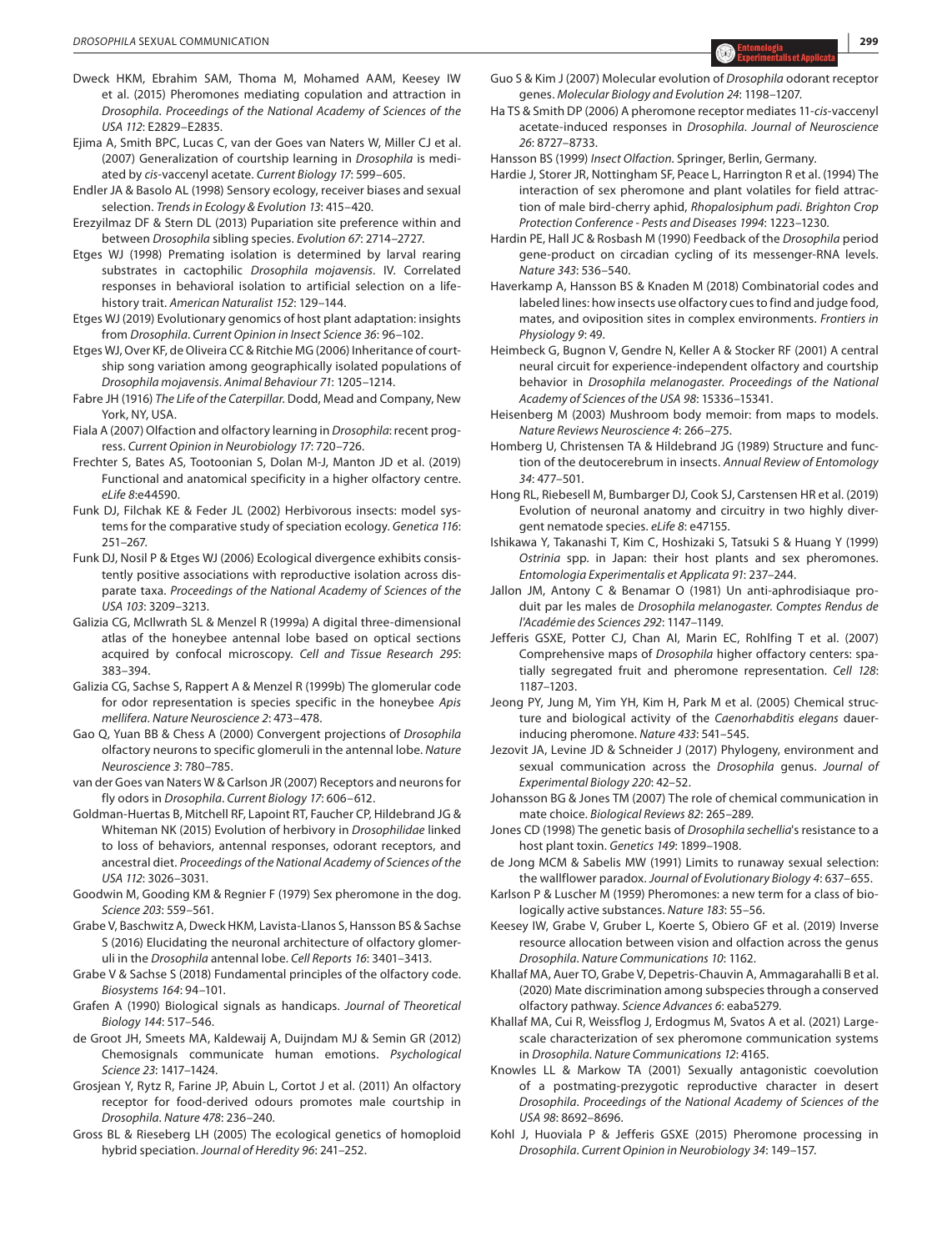- Krebs RA & Markow TA (1989) Courtship behavior and control of reproductive isolation in *Drosophila mojavensis*. *Evolution 43*: 908–913.
- Krieger J, Sandeman RE, Sandeman DC, Hansson BS & Harzsch S (2010) Brain architecture of the largest living land arthropod, the giant robber crab *Birgus latro* (Crustacea, Anomura, Coenobitidae): evidence for a prominent central olfactory pathway? *Frontiers in Zoology 7*: 25.
- Kurtovic A, Widmer A & Dickson BJ (2007) A single class of olfactory neurons mediates behavioural responses to a *Drosophila* sex pheromone. *Nature 446*: 542–546.
- LaRue KM, Clemens J, Berman GJ & Murthy M (2015) Acoustic duetting in *Drosophila virilis* relies on the integration of auditory and tactile signals. *eLife 4*: e07277.
- Lassance JM & Löfstedt C (2009) Concerted evolution of male and female display traits in the European corn borer, *Ostrinia nubilalis*. *BMC Biology 7*: 10.
- Leal WS, Wojtasek H, Picimbon JF, Kuwahara S, Saito H & Hasegawa M (1998) Perireceptor events in pheromone perception in scarab beetles. *Journal of Asia-Pacific Entomology 1*: 1–8.
- Lebreton S, Borrero-Echeverry F, Gonzalez F, Solum M, Wallin EA et al. (2017) A *Drosophila* female pheromone elicits species-specific longrange attraction via an olfactory channel with dual specificity for sex and food. *BMC Biology 15*: 88.
- Lebreton S, Grabe V, Omondi AB, Ignell R, Becher PG et al. (2014) Love makes smell blind: mating suppresses pheromone attraction in *Drosophila* females via Or65a olfactory neurons. *Scientific Reports 4*: 7119.
- Lebreton S, Trona F, Borrero-Echeverry F, Bilz F, Grabe V et al. (2015) Feeding regulates sex pheromone attraction and courtship in *Drosophila* females. *Scientific Reports 5*: 13132.
- Legal L, David JR & Jallon JM (1992) Toxicity and attraction effects produced by *Morinda citrifolia* fruits on the *Drosophila melanogaster* complex of species. *Chemoecology 3*: 125–129.
- Lemaitre B, Nicolas E, Michaut L, Reichhart JM & Hoffmann JA (1996) The dorsoventral regulatory gene cassette spatzle/Toll/cactus controls the potent antifungal response in *Drosophila* adults. *Cell 86*: 973–983.
- Lewis EB (1978) Gene complex controlling segmentation in *Drosophila*. *Nature 276*: 565–570.
- Lewis LP, Siju KP, Aso Y, Friedrich AB, Bulteel AJ et al. (2015) A higher brain circuit for immediate integration of conflicting sensory information in *Drosophila*. *Current Biology 25*: 2203–2214.
- Lim MM, Wang Z, Olazabal DE, Ren X, Terwilliger EF & Young LJ (2004) Enhanced partner preference in a promiscuous species by manipulating the expression of a single gene. *Nature 429*: 754–757.
- Lin CC & Potter CJ (2015) Re-classification of *Drosophila melanogaster* trichoid and intermediate sensilla using fluorescence-guided single sensillum recording. *PLoS ONE 10*: e0139675.
- Lin S, Owald D, Chandra V, Talbot C, Huetteroth W & Waddell S (2014) Neural correlates of water reward in thirsty *Drosophila*. *Nature Neuroscience 17*: 1536.
- Linz J, Baschwitz A, Strutz A, Dweck HK, Sachse S et al. (2013) Host plantdriven sensory specialization in *Drosophila erecta*. *Proceedings of the Royal Society B 280*: 20130626.
- Liou NF, Lin SH, Chen YJ, Tsai KT, Yang CJ et al. (2018) Diverse populations of local interneurons integrate into the *Drosophila* adult olfactory circuit. *Nature Communications 9*: 2232.
- Liu WW, Liang XH, Gong JX, Yang Z, Zhang YH et al. (2011) Social regulation of aggression by pheromonal activation of Or65a olfactory neurons in *Drosophila*. *Nature Neuroscience 14*: 896–902.
- Liu X, Zwiebel LJ, Hinton D, Benzer S, Hall JC & Rosbash M (1992) The period gene encodes a predominantly nuclear-protein in adult *Drosophila*. *Journal of Neuroscience 12*: 2735–2744.
- Mackay TFC, Heinsohn SL, Lyman RF, Moehring AJ, Morgan TJ & Rollmann SM (2005) Genetics and genomics of *Drosophila* mating behavior. *Proceedings of the National Academy of Sciences of the USA 102*: 6622–6629.
- Malnic B, Hirono J, Sato T & Buck LB (1999) Combinatorial receptor codes for odors. *Cell 96*: 713–723.
- Manoli DS, Foss M, Villella A, Taylor BJ, Hall JC & Baker BS (2005) Malespecific fruitless specifies the neural substrates of *Drosophila* courtship behaviour. *Nature 436*: 395–400.
- Maresh A, Gil DR, Whitman MC & Greer CA (2008) Principles of glomerular organization in the human olfactory bulb - implications for odor processing. *PLoS ONE 3*: e2640.
- Markow TA & O'Grady PM (2005) Evolutionary genetics of reproductive behavior in *Drosophila*: connecting the dots. *Annual Review of Genetics 39*: 263–291.
- Martin J, Moreira PL & Lopez P (2007) Status-signalling chemical badges in male Iberian rock lizards. *Functional Ecology 21*: 568–576.
- Martínez-Ruiz C & Knell RJ (2017) Sexual selection can both increase and decrease extinction probability: reconciling demographic and evolutionary factors. *Journal of Animal Ecology 86*: 117–127.
- Matzkin LM (2014) Ecological genomics of host shifts in *Drosophila mojavensis*. *Ecological Genomics: Ecology and the Evolution of Genes and Genomes* (ed. by CR Landry & N Aubin-Horth), pp. 233–247. Springer, Dordrecht, The Netherlands.
- Matzkin LM & Markow TA (2013) Transcriptional differentiation across the four cactus host races of *Drosophila mojavensis*. *Speciation: Natural Processes, Genetics and Biodiversity* (ed. by P Michalak), pp. 119–136. Nova Science Publishers, Hauppauge, NY, USA.

Mayr E (1947) Ecological factors in speciation. *Evolution 1*: 263–288.

- Mayr E (1963) *Animal Species and Evolution*. Harvard University Press, Cambridge, MA, USA.
- Menashe I, Man O, Lancet D & Gilad Y (2003) Different noses for different people. *Nature Genetics 34*: 143–144.
- Menini A (2010) *The Neurobiology of Olfaction*. CRC Press, Boca Raton, FL, USA.
- Messina FJ (2004) Predictable modification of body size and competitive ability following a host shift by a seed beetle. *Evolution 58*: 2788–2797.
- Meunier N & Rampin O (2017) The nuts and bolts of olfaction. *Olfaction in Animal Behaviour and Welfare* (ed. by BL Nielsen), pp. 1–15. CABI, Wallingford, UK.
- Min SH, Ai MR, Shin SA & Suh GSB (2013) Dedicated olfactory neurons mediating attraction behavior to ammonia and amines in *Drosophila*. *Proceedings of the National Academy of Sciences of the USA 110*: E1321–E1329.
- Miyamichi K, Amat F, Moussavi F, Wang C, Wickersham I et al. (2011) Cortical representations of olfactory input by trans-synaptic tracing. *Nature 472*: 191–196.
- Mohamed AAM, Retzke T, Das Chakraborty S, Fabian B, Hansson BS et al. (2019) Odor mixtures of opposing valence unveil inter-glomerular crosstalk in the *Drosophila* antennal lobe. *Nature Communications 10*: 1201.
- Mombaerts P, Wang F, Dulac C, Vassar R, Chao SK et al. (1996) The molecular biology of olfactory perception. *Cold Spring Harbor Symposia on Quantitative Biology 61*: 135–145.
- Moreteau B, Rkha S & David JR (1994) Genetics of a nonoptimal behaviour – oviposition preference of *Drosophila mauritiana* for a toxic resource. *Behavior Genetics 24*: 433–441.
- Morgan TH (1910) Sex limited inheritance in *Drosophila*. *Science 32*: 120–122.
- Muller H j & Altenburg E (1930) The frequency of translocations produced by x-rays in *Drosophila*. *Genetics 15*: 283–311.
- Nemeth DC, Ammagarahalli B, Layne JE & Rollmann SM (2018) Evolution of coeloconic sensilla in the peripheral olfactory system of *Drosophila mojavensis*. *Journal of Insect Physiology 110*: 13–22.
- Newby BD & Etges WJ (1998) Host preference among populations of *Drosophila mojavensis* (Diptera: Drosophilidae) that use different host cacti. *Journal of Insect Behavior 11*: 691–712.
- Newcomb JM & Katz PS (2009) Different functions for homologous serotonergic interneurons and serotonin in species-specific rhythmic behaviours. *Proceedings of the Royal Society B 276*: 99–108.
- Nielsen BL (2017) *Olfaction in Animal Behaviour and Welfare*. CABI, Wallingford, UK.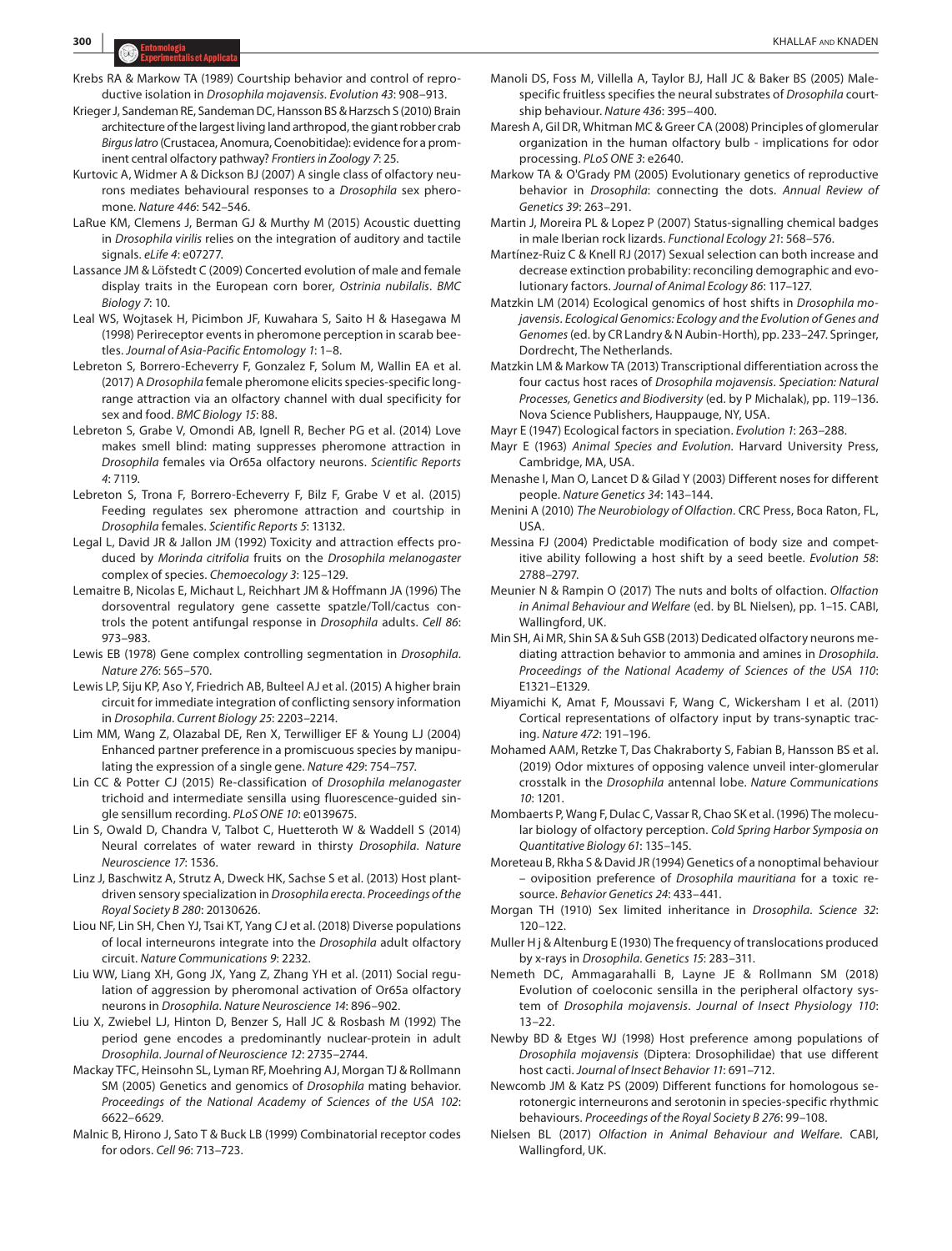- Nosil P, Crespi BJ & Sandoval CP (2003) Reproductive isolation driven by the combined effects of ecological adaptation and reinforcement. *Proceedings of the Royal Society B 270*: 1911–1918.
- Novotny MV (2003) Pheromones, binding proteins and receptor responses in rodents. *Biochemical Society Transactions 31*: 117–122.
- Novotny MV, Xie TM, Harvey S, Wiesler D, Jemiolo B & Carmack M (1995) Stereoselectivity in mammalian chemical communication: male mouse pheromones. *Experientia 51*: 738–743.
- Nozawa M & Nei M (2007) Evolutionary dynamics of olfactory receptor genes in *Drosophila* species. *Proceedings of the National Academy of Sciences of the USA 104*: 7122–7127.
- Nüsslein-Volhard C & Wieschaus E (1980) Mutations affecting segment number and polarity in *Drosophila*. *Nature 287*: 795–801.
- O'Grady PM & Markow TA (2012) Rapid morphological, behavioral, and ecological evolution in *Drosophila*: comparisons between the endemic Hawaiian *Drosophila* and the cactophilic repleta species group. *Rapidly Evolving Genes and Genetic Systems* (ed. by RS Singh, JP Xu & RJ Kulathinal), pp. 176–186. Oxford University Press, Oxford, UK.
- Pfeiler E, Castrezana S, Reed LK & Markow TA (2009) Genetic, ecological and morphological differences among populations of the cactophilic *Drosophila mojavensis* from southwestern USA and northwestern Mexico, with descriptions of two new subspecies. *Journal of Natural History 43*: 923–938.
- Pickett JA, Wadhams LJ, Woodcock CM & Hardie J (1992) The chemical ecology of aphids. *Annual Review of Entomology 37*: 67–90.
- Price JL, Blau J, Rothenfluh A, Abodeely M, Kloss B & Young MW (1998) Double-time is a novel *Drosophila* clock gene that regulates PERIOD protein accumulation. *Cell 94*: 83–95.
- Prieto-Godino LL, Rytz R, Cruchet S, Bargeton B, Abuin L et al. (2017) Evolution of acid-sensing olfactory circuits in drosophilids. *Neuron 93*: 661–667.
- Proffit M, Khallaf MA, Carrasco D, Larsson MC & Anderson P (2015) 'Do you remember the first time?' Host plant preference in a moth is modulated by experiences during larval feeding and adult mating. *Ecology Letters 18*: 365–374.
- R'Kha S, Capy P & David JR (1991) Host-plant specialization in the *Drosophila melanogaster* species complex: a physiological, behavioural, and genetical analysis. *Proceedings of the National Academy of Sciences of the USA 88*: 1835–1839.
- Ritchie MG (2007) Sexual selection and speciation. *Annual Review of Ecology, Evolution, and Systematics 38*: 79–102.
- Ruiz A, Heed WB & Wasserman M (1990) Evolution of the *mojavensis* cluster of cactophilic *Drosophila* with descriptions of two new species. *Journal of Heredity 81*: 30–42.
- Rundle HD & Nosil P (2005) Ecological speciation. *Ecology Letters 8*: 336–352.
- Ruta V, Datta SR, Vasconcelos ML, Freeland J, Looger LL & Axel R (2010) A dimorphic pheromone circuit in *Drosophila* from sensory input to descending output. *Nature 468*: 686–690.
- Schachtner J, Schmidt M & Homberg U (2005) Organization and evolutionary trends of primary olfactory brain centers in Tetraconata (Crustacea plus Hexapoda). *Arthropod Structure & Development 34*: 257–299.
- Schluter D (2000) Ecological character displacement in adaptive radiation. *American Naturalist 156*: S4–S16.
- Schoralkova T, Kratochvil L & Kubicka L (2018) Female sexual attractiveness and sex recognition in leopard gecko: males are indiscriminate courters. *Hormones and Behavior 99*: 57–61.
- Seeholzer LF, Seppo M, Stern DL & Ruta V (2018) Evolution of a central neural circuit underlies *Drosophila* mate preferences. *Nature 559*: 564–569.
- Seki Y, Rybak J, Wicher D, Sachse S & Hansson BS (2010) Physiological and morphological characterization of local interneurons in the *Drosophila* antennal lobe. *Journal of Neurophysiology 104*: 1007–1019.
- Senturk M & Bellen HJ (2018) Genetic strategies to tackle neurological diseases in fruit flies. *Current Opinion in Neurobiology 50*: 24–32.
- Shang Y, Wu Y, Yao SL, Wang XJ, Feng D & Yang WQ (2007) Protective effect of erythropoietin against ketamine-induced apoptosis in cultured rat cortical neurons: involvement of PI3K/Akt and GSK-3 beta pathway. *Apoptosis 12*: 2187–2195.
- Silbering AF, Okada R, Ito K & Galizia CG (2008) Olfactory information processing in the *Drosophila* antennal lobe: anything goes? *Journal of Neuroscience 28*: 13075–13087.

Siwicki KK, Eastman C, Petersen G, Rosbash M & Hall JC (1988) Antibodies to the period gene product of *Drosophila* reveal diverse tissue distribution and rhythmic changes in the visual system. *Neuron 1*: 141–150.

Smadja C & Butlin RK (2009) On the scent of speciation: the chemosensory system and its role in premating isolation. *Heredity 102*: 77–97.

- Sosulski DL, Bloom ML, Cutforth T, Axel R & Datta SR (2011) Distinct representations of olfactory information in different cortical centres. *Nature 472*: 213–216.
- Spieth HT (1952) Mating behavior within the genus *Drosophila* (Diptera). *Bulletin of the American Museum of Natural History 99*: 401–474.
- Steele RH (1986) Courtship feeding in *Drosophila* s*ubobscura*. 1. The nutritional significance of courtship feeding. *Animal Behaviour 34*: 1087–1098.
- Stocker RF, Lienhard MC, Borst A & Fischbach KF (1990) Neuronal architecture of the antennal lobe in *Drosophila melanogaster*. *Cell and Tissue Research 262*: 9–34.
- Strutz A, Soelter J, Baschwitz A, Farhan A, Grabe V et al. (2014) Decoding odor quality and intensity in the Drosophila brain. *eLife 3*: e04147.
- Su CY, Menuz K & Carlson JR (2009) Olfactory perception: receptors, cells, and circuits. *Cell 139*: 45–59.
- Symonds MR & Elgar MA (2008) The evolution of pheromone diversity. *Trends in Ecology & Evolution 23*: 220–228.
- Symonds MRE & Wertheim B (2005) The mode of evolution of aggregation pheromones in *Drosophila* species. *Journal of Evolutionary Biology 18*: 1253–1263.
- Tanaka NK, Awasaki T, Shimada T & Ito K (2004) Integration of chemosensory pathways in the *Drosophila* second-order olfactory centers. *Current Biology 14*: 449–457.
- Tanaka R, Higuchi T, Kohatsu S, Sato K & Yamamoto D (2017) Optogenetic activation of the fruitless-labeled circuitry in *Drosophila subobscura* males induces mating motor acts. *Journal of Neuroscience 37*: 11662–11674.
- Thomas ML & Simmons LW (2011) Crickets detect the genetic similarity of mating partners via cuticular hydrocarbons. *Journal of Evolutionary Biology 24*: 1793–1800.
- Turelli M, Barton NH & Coyne JA (2001) Theory and speciation. *Trends in Ecology & Evolution 16*: 330–343.
- Vines TH & Schluter D (2006) Strong assortative mating between allopatric sticklebacks as a by-product of adaptation to different environments. *Proceedings of the Royal Society B 273*: 911–916.
- Vosshall LB, Price JL, Sehgal A, Saez L & Young MW (1994) Block in nuclearlocalization of *period* protein by a second clock mutation, *timeless*. *Science 263*: 1606–1609.
- Vosshall LB & Stocker RE (2007) Molecular architecture of smell and taste in *Drosophila*. *Annual Review of Neuroscience 30*: 505–533.
- Vosshall LB, Wong AM & Axel R (2000) An olfactory sensory map in the fly brain. *Cell 102*: 147–159.
- Waddell S (2013) Reinforcement signalling in *Drosophila*; dopamine does it all after all. *Current Opinion in Neurobiology 23*: 324–329.
- Wang L & Anderson DJ (2010) Identification of an aggression-promoting pheromone and its receptor neurons in *Drosophila*. *Nature463*: 227–231.
- Whitten WK (1959) Occurrence of anoestrus in mice caged in groups. *Journal of Endocrinology 18*: 102–107.
- Whitten WK (1966) Pheromones and mammalian reproduction. *Advances in Reproductive Physiology 1*: 155–177.
- Wyatt TD (2010) Pheromones and signature mixtures: defining specieswide signals and variable cues for identity in both invertebrates and vertebrates. *Journal of Comparative Physiology A 196*: 685–700.
- Wyatt TD (2014) Introduction to chemical signaling in vertebrates and invertebrates. *Neurobiology of Chemical Communication* (ed. by C Mucignat-Caretta), pp. 1–22. CRC Press, Boca Raton, FL, USA.